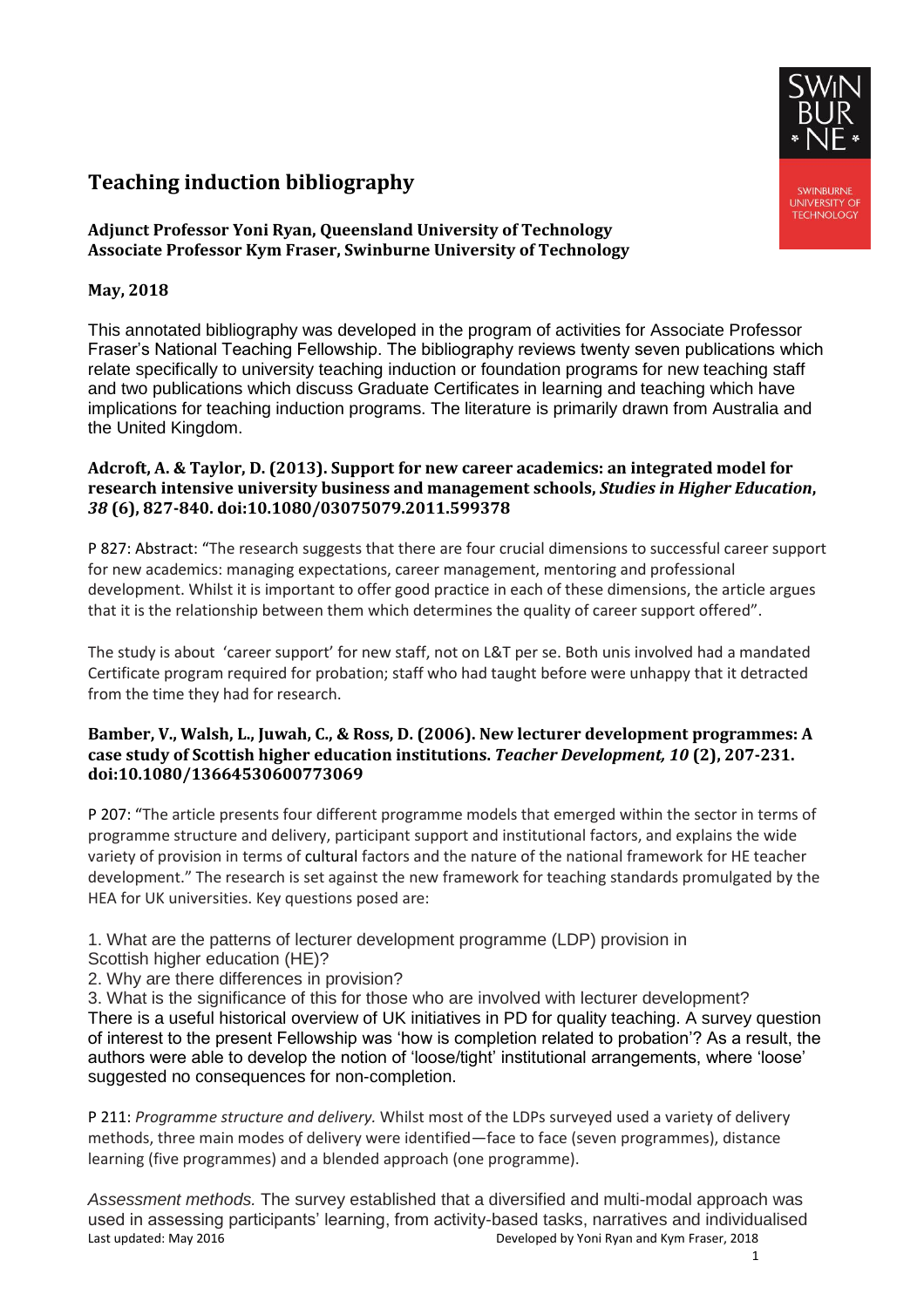reflective reports, work summaries and projects, through to portfolios of evidence. Even courses which were not explicitly work based used assessment which was generally designed to support some degree of authentic, work-based learning and peer observation of teaching, therefore, was universally used. Online critique by peers was used as formative assessment in two of the programmes. The majority of the programmes surveyed employed a pass/fail system, rather than marks or grades, since it was not considered politic to grade colleagues. Portfolio-based assessment, of two different types, was used by 92% of the programmes; some required behaviourist portfolios, with a focus on the systematic assessment of skill development, with feedback given until the skill was mastered. The second type of portfolio (more widely used) was cognitivist/constructivist portfolios, focusing on the learning of concepts and thinking processes aiming to give participants opportunities to engage in in-depth reflection that addressed fundamental issues of teaching and learning, and to analyse their thoughts and practices within the support of a systematic framework (Entwistle & Walker, 2000).

P212: *Participant support.* The major mode of support was again face to face, mainly from within the programme team. The trend in support was towards increasing use of online support and independent study resources.

*Institutional factors.* The most significant institutional factor which emerged was linkage between the LDP and probationary requirements.

P218: Support is key to successful learning for participants studying 'at a distance' and this support was provided through a subject-specialist local mentor, individual tutorials, workbooks, online activities and discussion, and a course tutor. As Nicholls (2002) argues, 'professional learning requires systematic conversation and dialogue about the actions of teaching and learning' (p. 140).

There is an interesting commentary on the effect of different institutional types on the adoption of PD programs, with post-82 unis more susceptible to management 'imposition' of compulsory PD, analogous to the Go8/other university types in Australia.

#### **Take-away messages:**

- 1. This research was conducted before explicit implementation of the new HEA Professional Standards Framework for the UK, which is now being implemented at a number of Australian universities. The Framework requires ongoing PD, as well as encompassing Induction into teaching.
- 2. Support for professional L&T discussions during an Induction program is essential, whether at local/departmental or central level.
- 3. Links to probation requirements mean liaison with HR departments are central to success.

# **Boice, R. (1991). New faculty as teachers.** *The Journal of Higher Education, 62* **(2), 150-173. doi:10.2307/1982143**

P150: "This article depicts the experience of new faculty as teachers over periods of one and two years and across two large campuses. It shows a surprisingly slow pattern of establishing comfort and student approval, of moving beyond defensive strategies including overpreparation of lecture content, and of looking for supports in improving teaching.

The aim of this study, though, is not simply to document the teaching experiences of new faculty but to answer four related questions. First, do initial teaching patterns, adaptive and maladaptive, tend to persist? Second, what can we learn from the experiences of new faculty who master teaching quickly and enjoyably? Third, how does success in teaching correspond to prowess in areas including the establishment of collegial supports and of outputs in scholarly writing? And, fourth, how do initial teaching experiences compare at a "teaching" (comprehensive) and at a "research" (doctoral) campus. One key element of the cohorts studied was that at US universities, inexperienced staff have very light teaching loads for their first 1-2 years of employment".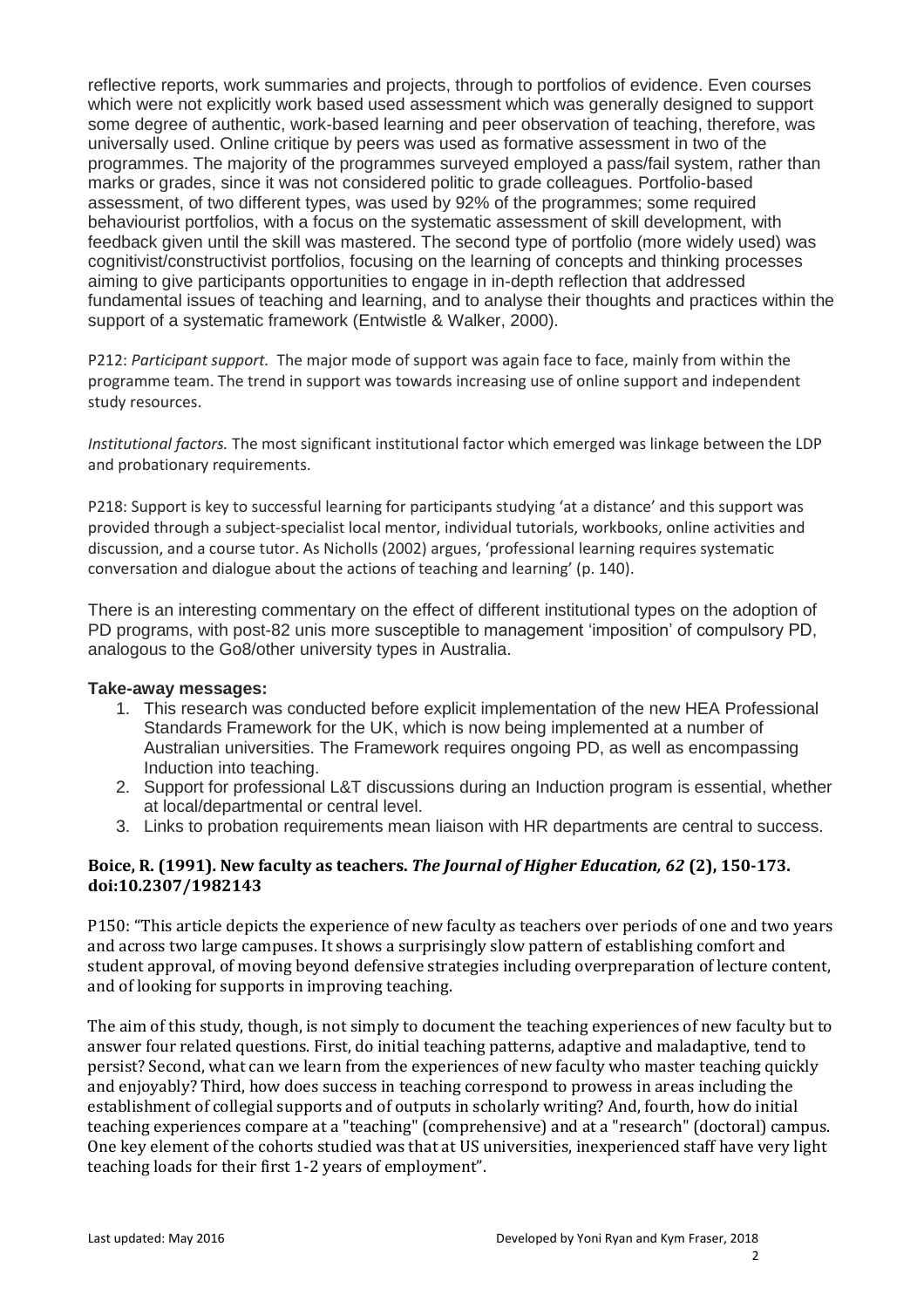P155: "Another way of documenting inattention to teaching can be seen in a single datum: Less than 5 percent of new faculty in their first semesters at either campus could identify any sort of social network for discussing teaching".

P173: "Involving new faculty in programs that helped them refrain from overpreparing facts and that assisted them in finding comfort with increased student participation produced two measurable improvements here. One was im-proved comfort and ratings as teachers; the other was improved comfort and productivity as productive scholars".

**Take away message:** No unequivocal support for Induction programs, but induction did make participants less focused on content and more on involving students in discussion. Although very dated now, the study indicates the lack of institutional and collegial support for induction programs.

# **Bowie, C., Chappell, A., Cottman, C., Hinton, L., & Partridge, L. (2009).** *Evaluating the impact of foundations of university teaching programs: A framework and design principles***. An Australian Learning and Teaching Council report. Retrieved from [https://www.flinders.edu.au/pathe/Evaluating\\_Impact.pdf](https://www.flinders.edu.au/pathe/Evaluating_Impact.pdf)**

This paper is a compoent of the much larger PATHE project *Preparing Academics for Teaching in Higher Education* (PATHE) project (Gannaway, D., Goody, A., Hicks, M., O'Brien, M., Smiegl, H., & Wilson, G., 2007), which had a specific focus on measuring the impact of 'Foundations' or Induction programs. The authors posit that impact depends on the particular context for developers, participants, and institution; they develop an audit tool for evaluation of programs.

P15: "There are at least three intersecting contexts of operation here:

- 1. *FUT teachers* and participants in the FUT program;
- 2. FUT program *participants* and their *students*, in their practice, in their particular context; and
- 3. Impact upon T&L across the *institution* and *sector"*.

There are useful tables on sources of evidence for evaluating programs. There is also a very useful Planning Grid for evaluation on P 25. One difficulty the authors found was in determinign whether the Induction program was integrated with the GCHE offered at institutional level.

P36: Several trends were evident:

- Trend towards community of practice based model by highlighting the potential for collegial support of each cohort participating in each offer of FUT. This is evident in the focus given to peer support and review, and group reflective practice.
- Inclusion of action learning based project activity many FUT programs include an action learning project, either as an integral component of the FUT program or as an optional element. These recommend the plan/ act/ observe/ reflect cycle that is indicated in action learning literature (reference: Bourner, Cooper & France, 2000)
- Modelling of active teaching behavior FUT facilitators and convenors generally recommend that the desired 'reflective practitioner 'behavior be evident from all presenters as well as the approach recommended for participants. (reference : Kahn et.al. 2006).

There are 4 useful case studies of programs evaluated using the Framework proposed.

**Take-away message:** This paper will help colleagues to persuade their managers of the value of teaching induction programs.

# **Boyle, P. & Boice, B. (1998). Systematic mentoring for new faculty teachers and graduate teaching assistants.** *Innovative Higher Education***,** *22***, 157-179. doi:10.1023/A:1025183225886**

Abstract: "This study reports on the development and assessment of two mentoring programs, one for new faculty and one for new graduate teaching assistants. We developed a replicable model of systematic mentoring; and we obtained a clear picture of the styles and skills of exemplary mentors".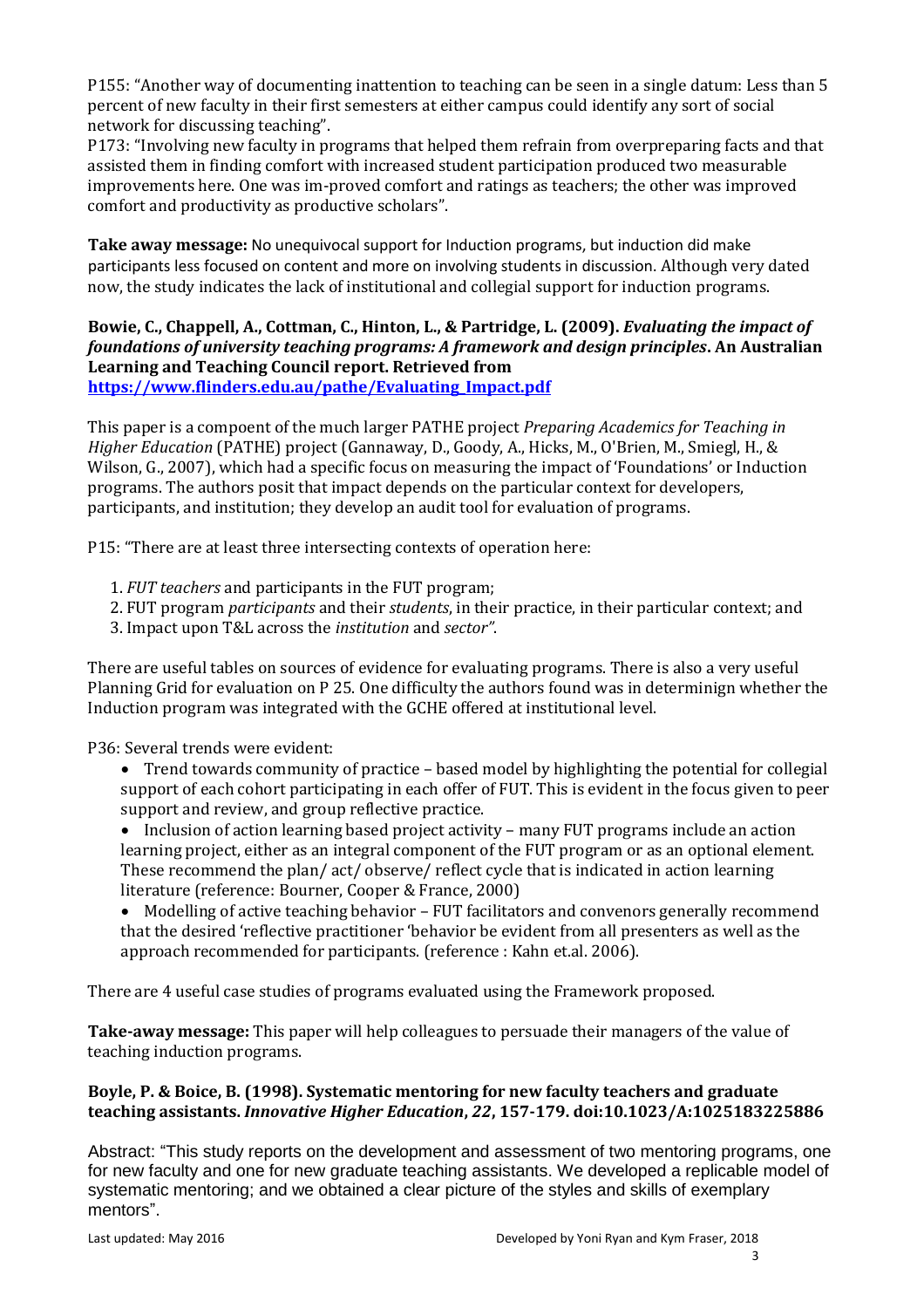**Take-away message:** This article is very dated, but argues strongly for the efficacy of institutionally-based mentoring as a preferred method of induction.

### **Butcher, J. & Stoncel, D. (2012). The impact of a Postgraduate Certificate in Teaching In HE on university lecturers appointed for their professional expertise at a teaching-led university: 'It's made me braver'** *IJAD 17 (2) 149-162.*

Reports on self-perception of acculturation into the discourses of L&T. Lit review 'reveals (at best) ambivalent evidence of impact'. Traces change from self-perception as 'trainers' to 'academics'. Program is part time over 2 years usually. Assessment is a portfolio + pedagogic research project. Has discipline specific mentors. Annual cohorts @ 20. 'What would a student-centred approach look like?' at the end of the program. They stress that the program is probably more effective in a teachingoriented university than a research university.

### **Chalmers D. & Gardiner D. (2015). An evaluation framework for identifying the effectiveness and impact of academic teacher development programmes.** *Studies in Educational Evaluation***,**  *46***, 81-91.<http://dx.doi.org/10.1016/j.stueduc.2015.02.002>**

Abstract: P 81**: "**It is argued that teacher development programmes should be designed to build an evidence base from the initial planning stage and be continued over an extended period in order to enable practitioners, researchers and institutions to ask more complex questions on whom the programmes have an impact, and where and why they have impact".

P 84. "An audit of Australian universities focused on 10 key features: location of programme, number/frequency, duration, status, participants, format, intended outcomes/impact, generic/discipline specific, evaluation, institutional climate. The present paper focused on Formal programs".

P 85. :Outcomes focus The categories of outcomes focus reflect the intended outcomes of the teacher development programmes in Australian universities. These are:

- Teacher knowledge, skills and practice: includes intended outcomes, for example, pedagogy, curriculum design, assess-ment and feedback, teaching approaches, strategies, and skills, deep and surface learning, large and small group teaching, use of technology, etc.
- Teacher reflective practice and scholarship of teaching: includes intended outcomes, for example, use of student feedback, techniques for reflecting on and evaluating teaching, peer review, innovations in teaching, communities of practice, researching teaching, etc.

• Student engagement, learning experience: includes intended outcomes, for example, effective group teaching, active learning, questioning and communication techniques, use of information and communication technology (ICT) and learning management systems (LMS) to engage students, dealing with diversity, inclusive teaching, dealing with difficult students, enhancing learning experiences etc.

• Student approaches to learning: includes intended outcomes, for example, student focused approaches to teaching and learning, authentic assessment, problem-based learning (PBL), work inte- grated learning, group tasks, critical and creative questioning etc.

• Policy: includes the extent to which institutional organisation, policies and strategic priorities recognise, support and value quality teaching and learning and participation in teacher development programmes through, for example, promotion criteria, financial and workload support for participation in teacher development programmes, embedded review processes, recognition and reward for excellence in teaching through promotion criteria etc.

• Resourcing: includes the extent to which institutions commit resources to teacher development programmes both centrally and at faculty/department level, to the recognition and reward of quality teaching and to activities which promote quality teaching, etc.

• Culture: includes the extent to which institutional culture encourages participation in teacher development programmes, promotes the sharing of teaching and learning ideas and issues,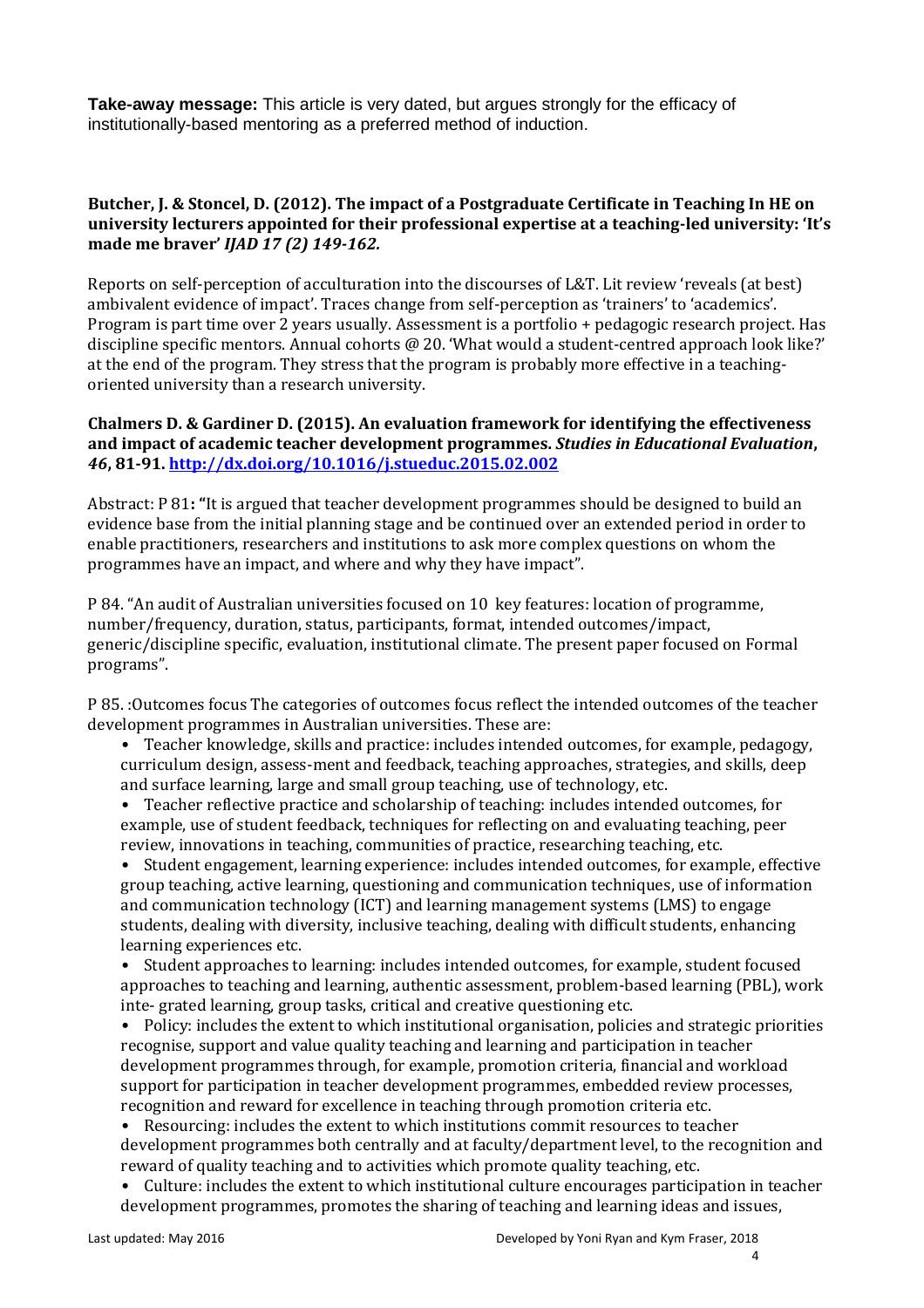celebrates excellence in teaching, encourages and rewards the scholarship of teaching, supports communities of practice, values teaching and learning related events, etc".

There are very useful tables of Input, Proccess, Output, & Indicator measures of impact, but it should be noted that the Framework is best applied to longer duration programs.

**Take-away message:** P89: "The importance of deciding what is achievable in an Induction program: A curriculum design checklist. Sometimes called 'backward design', the process of looking at the intended outcomes and indicators of effectiveness at the beginning of the curriculum design process allows for stronger alignment, not only of the curriculum, instructional strategies and evaluation processes, but also with institutional values and priorities relating to teaching and learning".

# **Chalmers, D., Stoney, S., Goody, A., Goerke, V., & Gardiner, D. (2012).** *Identification and implementation of indicators and measures of effectiveness of teaching preparation programs for academics in higher education***. An Office for Learning and Teaching final report. <http://www.olt.gov.au/resource-indicators-of-effectiveness-teaching-preparation>**

P 3: "In the first stage the project team undertook an extensive review of the literature in relevant fields, conducted an audit of academic teaching preparation programs (TPPs) in every Australian university. The project team then developed a draft Academic Professional Development (APD) Effectiveness Framework which was disseminated and reviewed through various fora and subsequently revised prior to the second stage of the project. During this process it became clear that it was essential to develop the Framework in two complementary parts; one for formal programs and another for informal programs. The project was conducted 2010-2011".

P 8: "Professional development programs and activities to enhance teaching and learning have been undertaken for more than 50 years in some higher education institutions. However, whether these programs, and less formal development activities, have had an impact on enhancing teaching understanding or practice, student satisfaction or learning, and/or the institutional climate that rewards and recognises teaching, remains difficult to ascertain. The linking of teaching preparation activities and experiences to tangible outcomes is highly contentious, complex and contingent".

P 9: "The Framework incorporates indicators and evidence of change which require looking beyond the immediate results of participant satisfaction and the quality of program delivery, to the intermediate and longer term effects of programs on teacher and student behaviours, to institutional teaching and learning policies and culture, and to data which demonstrates sustained and sustainable improvement.

P 17: The formal programs are those which are accredited, mandated or required, and offered in either intensive (one to three days) or extended (usually from one semester to two years) mode. In a number of cases the extended programs have both an intensive introductory module which is followed by an extended module (six months to two years)".

# **In 2010:**

*"Formal programs, Foundations of University Learning and Teaching (FULT):* Approximately 80 per cent of universities offer a FULT program and in half of those participation is mandatory for new staff, although this most often applies to staff on level B or above on ongoing contracts. Several institutions express the expectation that new staff attend a foundations program although again, it is not clear whether there are mechanisms to follow this up. Of the remaining 20 per cent most provide on-line materials, a handbook or facilitate one-on-one faculty-based orientation to teaching. In the majority of cases where a FULT is offered it forms one unit of the GCHE.

*Orientation/Induction:* Twenty per cent of universities have compulsory orientation/induction programs for new staff, particularly sessional staff or clinical tutors, while a further 10 per cent highly recommend attendance at such a session".

P 18: Informal programs: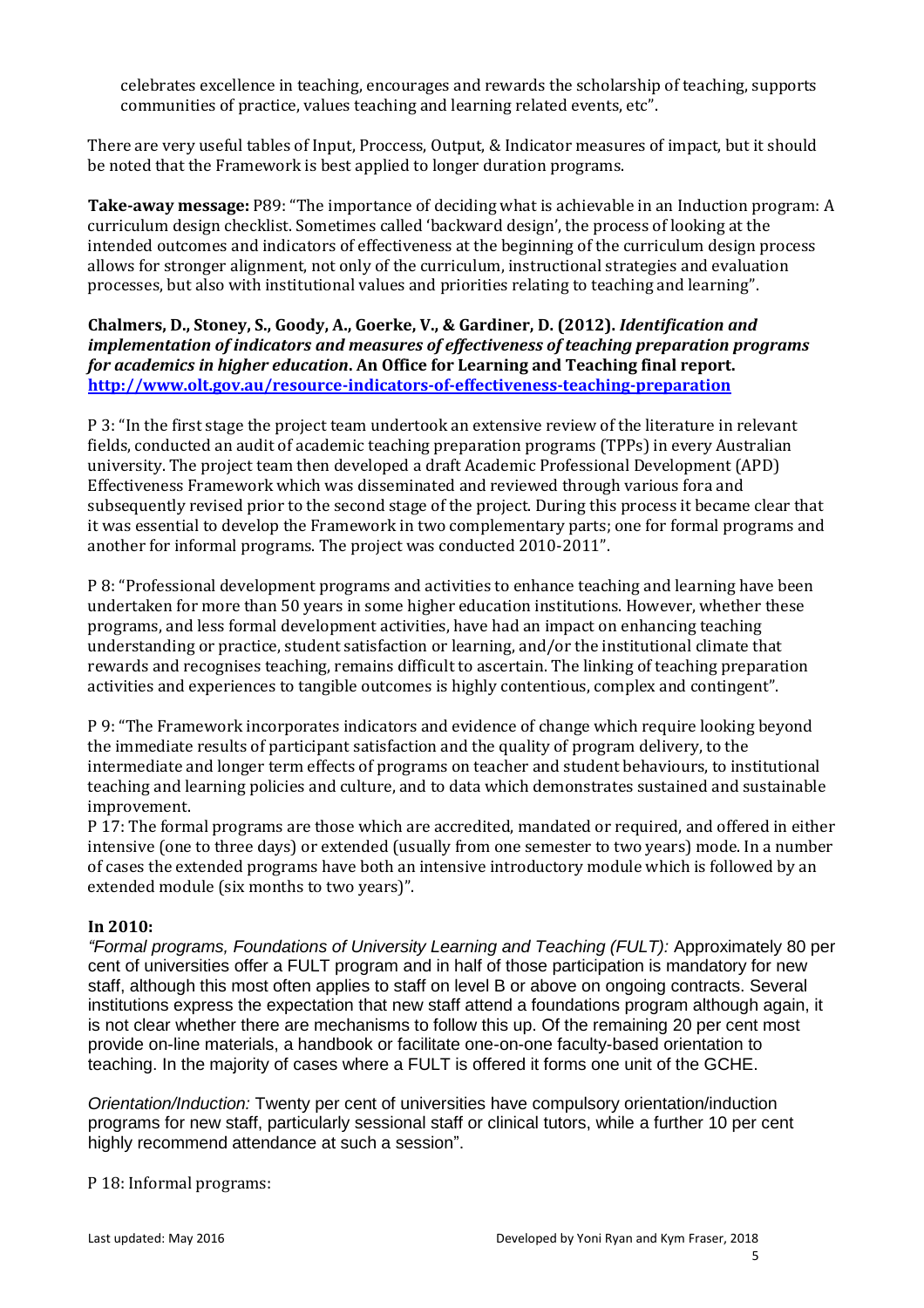"While the majority of the informal orientation or induction programs are delivered centrally, some (approx. 38 per cent) do provide orientation at the faculty or discipline level. The centrally delivered programs tend to be generic, rather than discipline-specific, although some are designed to meet the needs of particular groups, for example, new course coordinators, supervisors, tutors, clinical or laboratory demonstrators and international staff. In fact, 35 per cent of institutions offer specific preparation for sessional staff, acknowledging the significant contribution of this group to teaching in higher education".

The most common mode of delivery is face to face with online resources.

P 19: "The outcomes of formal programs have a strong focus on pedagogy in higher education. Participants are introduced to theoretical frameworks which inform teaching in higher education, principles and processes of curriculum development, principles and practices of assessment, reflective practice techniques and the evaluation of teaching. Within the pedagogical framework common areas of focus are constructivist approaches to teaching, how tertiary students learn, learner-focused approaches and challenges in tertiary teaching. The curriculum development component includes attention to the principles of curriculum design and the importance of curriculum alignment. Other common emphases are the role of assessment as an integral part of the learning process and the importance of reflective practice, evaluating teaching and the scholarship of teaching for ongoing PD".

P 20: "The underlying intentions of the outcomes of formal programs appear to be to change teachers' conceptions of teaching, improve teacher knowledge and understanding about teaching, and develop teaching behaviours and skills with the implicit goal of improving student learning experiences.

| <b>Table 1 Outcomes</b><br>focus of formal<br>and informal<br>programs Type of<br>Program | <b>Teacher Focused Outcomes</b>                                                                                                                                                                                                                                                                                                                                                                                                                | <b>Learner Focused</b><br><b>Outcomes</b>                                        | <b>Institutional</b><br><b>Focused</b><br><b>Outcomes</b>                                                                                                                                                      |
|-------------------------------------------------------------------------------------------|------------------------------------------------------------------------------------------------------------------------------------------------------------------------------------------------------------------------------------------------------------------------------------------------------------------------------------------------------------------------------------------------------------------------------------------------|----------------------------------------------------------------------------------|----------------------------------------------------------------------------------------------------------------------------------------------------------------------------------------------------------------|
| Formal Programs                                                                           | • Pedagogy<br>• Key learning theories<br>• How tertiary/adult students learn<br>• Constructivism<br>• Curriculum design<br>• Assessment<br>• Reflective practice<br>• Peer review<br>• Principles of good teaching<br>• Issues and debates in higher ed.<br>teaching<br>• Using student feedback<br>• Challenges of tertiary teaching<br>• Evaluating teaching<br>• Critical incident analysis<br>• Applied research in higher ed.<br>Teaching | • Engaging Learners<br>• Challenging<br>learners<br>• Promoting deep<br>learning | • Introduction to<br>academic life<br>• Scholarship of<br>teaching<br>• Leadership<br>development<br>• Applied research<br>in higher ed.<br>teaching<br>• Organisational<br>transformation<br>through learning |

Fewer than 25 per cent of institutions reported that they follow up participants of TPPs during and after completion of the program and where it does occur, it tends to be for participants of formal programs".

P 25: "Short training courses which present discrete, skills-based topics have little impact on teaching as there is limited opportunity to change teachers' conceptions of teaching and little or no opportunity for teachers to apply the new techniques within their discipline-specific context. This is not to suggest that short programs do not stimulate a deeper interest in teaching and learning. On the other hand, intensive, more comprehensive programs can influence teacher beliefs and behaviour and may lead to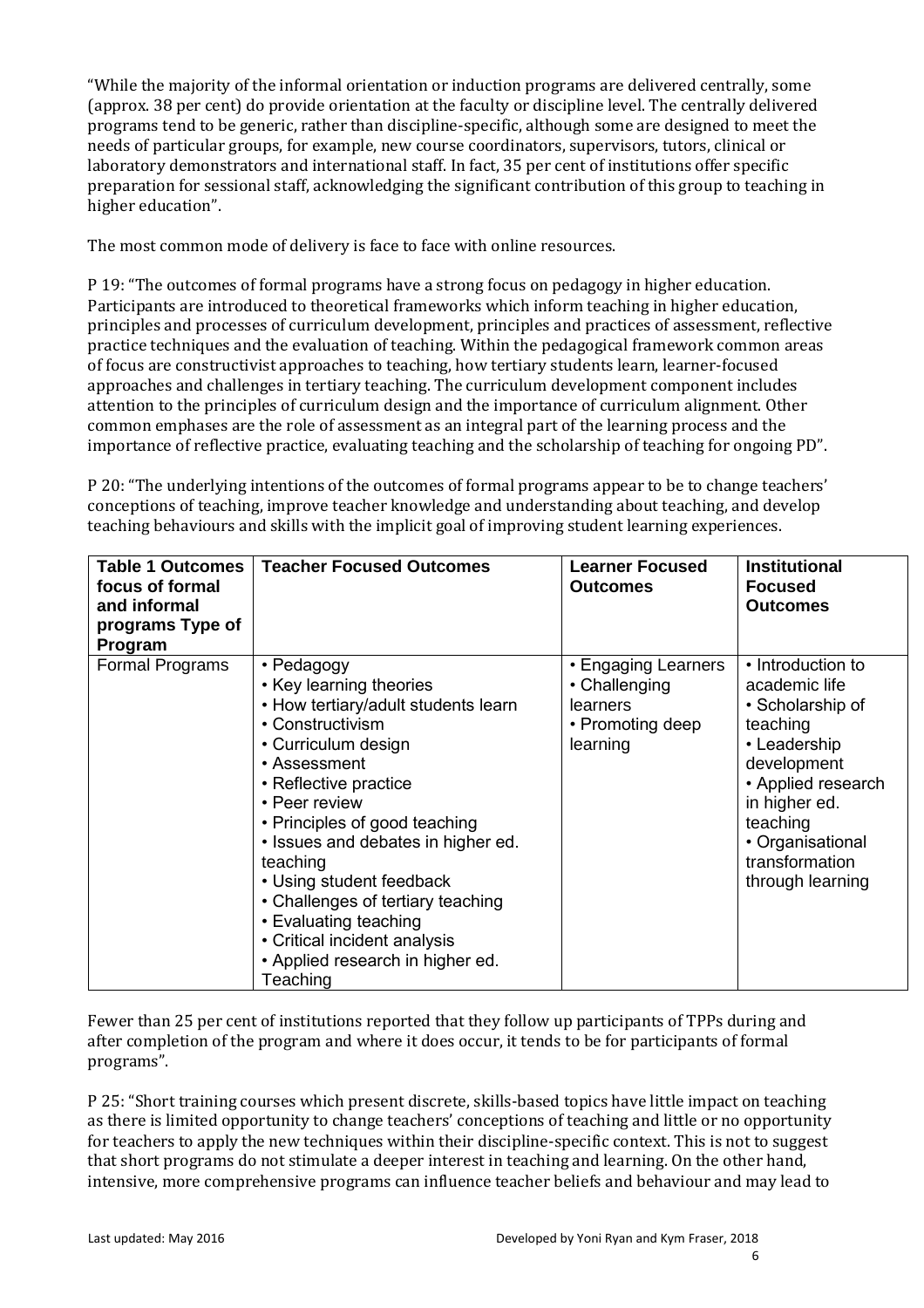a more student-focused approach in teaching. In general these studies suggest discipline based programs or in-situ training is a more effective setting for TPPs.

There have been few studies that have addressed the long-term impact of TPPs (Gibbs & Coffey, 2004; Prebble, et. al., 2004; Trowler & Bamber, 2005) and these conclude that on the whole there appears to be little systematic investigation of impact across programs or of programs over time. This is of concern given the number of studies which report that changes in teaching practices following participation in professional development unfold over time (Giertz, 1996; Entwistle & Walker, 2000; Knight, 2006; Akerlind, 2007)".

P 26: "In particular, the work of Gibbs and Coffey makes a convincing case for the importance of TPPs in higher education concluding that participation in TPPs leads to the increased adoption of student focused approaches in teaching and improvement in aspects of teaching such as enthusiasm, organisation of learning experiences, use of group techniques, rapport with students and the adoption of deep learning approaches by the students. These findings were confirmed some years later by Hanbury et al. (2008).

Findings suggest that such evidence should be collected longitudinally and encompass more rigorous methods than self-reporting including peer observation, analysis of teaching and learning materials (including teaching strategies and assessment tasks), teaching portfolios and student interviews".

P27: "Burke, Minassians and Yang (2002) and Chalmers (2008) comment on the limitations of Input and Output indicators which tend to generate statistics which reveal how much or how many, but say little about quality and may actually inhibit the investigation of teaching and learning processes, experiences and interactions which could be more enlightening. Outcome and Process indicators do provide information about quality, but because they are more difficult to measure and often produce tentative results they tend to be used less frequently (Romainville, 1999). More recently, however, a convincing case has been made for the inclusion of process and outcome indicators which deliver rich, qualitative data to provide answers to the questions of how and why, rather than how many, in assessing the effectiveness of TPPs (Pawson & Tilley, 2004; Trigwell, 2010; Kreber, 2011)".

#### **Take-away messages:**

1. No definitive conclusions were reached regarding the efficacy of different types of program, although it is suggested longer programs have more institutional impact, and also have more longer term behavioural and attitudinal changes for participants, towards more student-centred approaches, and reflective practice, as well as assessment planning.

# **Clarke, M. (2006).** *Evaluating the Impact of Foundations and Graduate Certificate Programmes: Methodologies and Measures***. University of South Australia.**

This unpublished university report sampled an unstated number of ongoing and completed research studies from the United Kingdom, New Zealand and Australia.

P1. Most evaluations "tend to employ a mix of qualitative and quantitative approaches. The most popular data-collection methods are interviews, questionnaires and teaching/course evaluation instruments (Table 4). Most of the data collected pertain to participants' satisfaction with the programme, their intentions to alter their practice and their perceptions of whether those changes to practice (if implemented) made a difference to student learning. Far rarer are evaluations that seek to document actual changes in practice or that try to causally link those changes to student learning outcomes. While such evidence is difficult to collect, it is vital for demonstrating the effectiveness of these programmes."

Findings appear to be used primarily for internal accountability and for programme improvement. Some recommendations, e.g. that there be an external evaluator or that there be several years data collected, are probably impractical.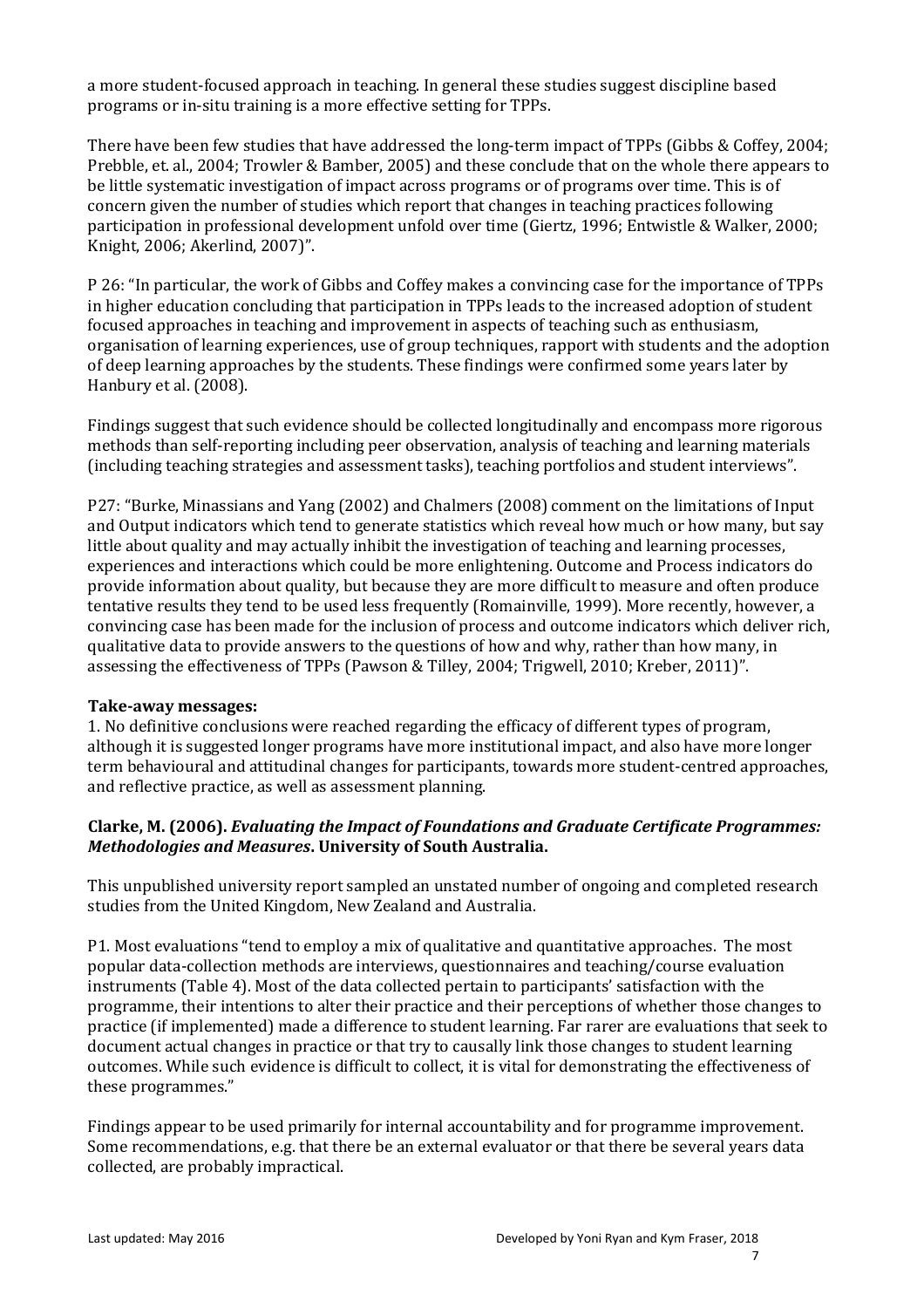**Take-away message:** Teaching induction is undertaken for improving teaching, not monitoring performance.

**Dearn, J., Fraser, K., & Ryan, Y. (2002).** *Investigation into the Provision of Professional Development for University Teaching in Australia: A Discussion Paper***. A DEST commissioned project funded through the HEIP program. www.***trove.nla.gov.au/work/153104139*

This published report took a snapshot of teaching professional development in the Australian higher education sector.

P iv: "A survey of 32 universities shows that the provision of both preparation programs and ongoing support for academic's for their teaching role is uneven and unsystematic".

The report refers to a 'reluctance among the majority of university staff, especially sessional staff, to engage in the many programs available in the practice and theory of higher education'.

The executive summary indicates that peak body representatives perceived that teaching professional development programs were at best variable in effectiveness while interviews with staff revealed that the programs (not just teaching induction) were ineffective.

The report has a very useful section on why the sector needs to professionalise higher education teaching

Four of the fourteen recommendations (pages 58 – 59) relate specifically to teaching induction.

"All staff new to university teaching should be required to complete either a formal preparation program in university teaching or a portfolio demonstrating their teaching competence as part of their probation requirements.

Given the requirements for (a) quality assurance, (b) the need for a form of recognition that is portable, and (c) the need to embed university teaching in a scholarly framework subject to peer review, preparation programs should form part of formal award courses, which might include a

comprehensive peer review of a portfolio.

Institutions should be specifically funded as part of their operating grant to provide the necessary resources (mainly in the form of time release) to support new staff while they obtain appropriate qualifications in teaching as part of the overall quality assurance system for Australian higher education. This would entail the establishment of a national Teaching Quality Fund. Funding to institutions would be based on actual numbers of teaching staff at each institution, individual missions, discipline specialties and staffing profiles. Individual institutions would be responsible and accountable for the dispersal of funds for either formal

There should be an expectation that sessional staff undertake a minimal level of teaching preparation before being offered a contract for teaching. Institutions should be specifically funded from the Teaching Quality Fund as part of their operating grant to provide the necessary resources for this development, including payment of sessional staff for teaching development time.

**Take-away messages:** "The research role of academic work is professionalised through doctoral study and active engagement in a scholarly community, there is no commensurate rigour in the preparation and ongoing support for the teaching role." (P. Iv)

# **Duck, J. (2015).** *Evidence for good practice principles of teaching and learning foundations programs in higher education.* **ITALI: UQ. www.itali.uq.edu.au**

P 3:

1. "**Develop an evidence based curriculum** that **has clear objectives. Effective programmes have had as their objectives**: 1.1. **Development of academic professional activity, knowledge, and values** that have been shown to enhance student engagement, encourage learning and improve student outcomes

1.2. **Raising academic's awareness of their conceptions of student learning, teaching and assessment** practices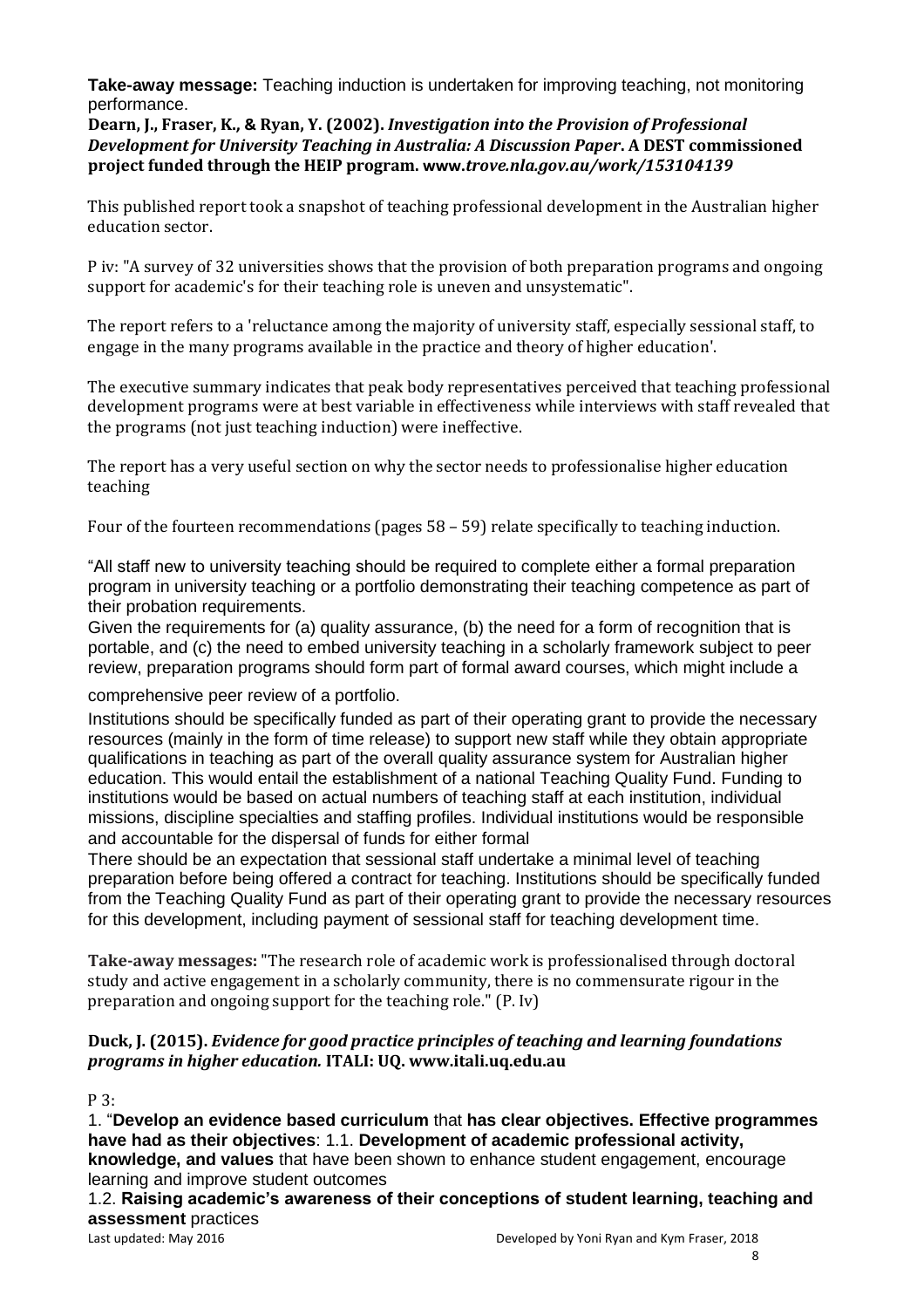1.3. **Employing effective evidence-based approaches to learning, teaching and assessment**,

for example those that encourage a 'student centred (SC)' and 'learning focussed' approach 1.4. **Engaging participants in experiential activities** that model student-centred teaching practices and provide 'real' contexts in which participants implement new teaching and learning knowledge and practise and review new skills

1.5. **Employing cycles of training, observation and review** over the course of a year 2. **Accommodate the diverse and discipline specific learning needs and work demands** of participants

3. **Identify and align generic and discipline specific program components to school and discipline-based knowledge and practices** by integrating faculty in the development and implementation of program components

4. **Deliberately build and use networks of contacts within and across schools and faculties to share best practice approaches and support peer review processes** 

5. **Embed and resource the program within institutional culture, administrative and HR policies and institutional budgets**, and ensure it is suitably **recognised through promotional pathways and appointments** 

6. **Utilise an effective evaluative framework"**

# PP 12-13:

"A further suggestion which emerges from the literature on **impact indicators** is that perhaps they should be put at the front end of decision making rather than at the back end (Chalmers, Goody, Goerke, Gardiner, and Stoney (2011) citing Nikols, 2010). If we apply this thinking to Kirkpatrick's model of evaluation the four stages would be used to prompt design-related questions as indicated in Table 1 below".

# **Table 1 Impact evaluation questions to guide programme design**

*Results* 

What are the institutional goals in teaching and learning? How can these be valued/ recognised? How can these goals be achieved?

How are these communicated to teaching staff?

*Behaviour change* 

What teacher behaviours are desirable for teaching staff? What are the current behaviours? What would be required to support new behaviours?

*Learning* 

What knowledge/skills are evident in current teaching practices?

What conceptions of teaching might have to be unlearned/ challenged?

What is the most effective way to do this?

What is likely to create a positive learning environment?

*Reaction* 

How will academic staff respond to this?

What can be done to encourage this response?

What collegial interactions are desirable?

What do we want them to do as a result of what they have learned?

**Take-away messages:** The whole document is useful, but especially:

P 10:

1. **"Use effective policy implementation practices (**P. Trowler & Bamber, 2005**)** 5.3.1. Keep institutional leaders really engaged with the policy, and willing to devote resources: support needs to be more than rhetorical, although genuine moral support is important 2. **Find and work with good practice on the ground. Avoid any hint of a deficit model, including discursively. For example, use the word "enhancement" rather than "development", and avoid the word "competence" altogether. (See below NB)**

3. **A good perceptual change program takes a year at least".**

**Garrison, C. P. (2005). Exploring new faculty orientation: The good, the bad, and making it better.** *Essays in Education***,** *13***, 1-9.**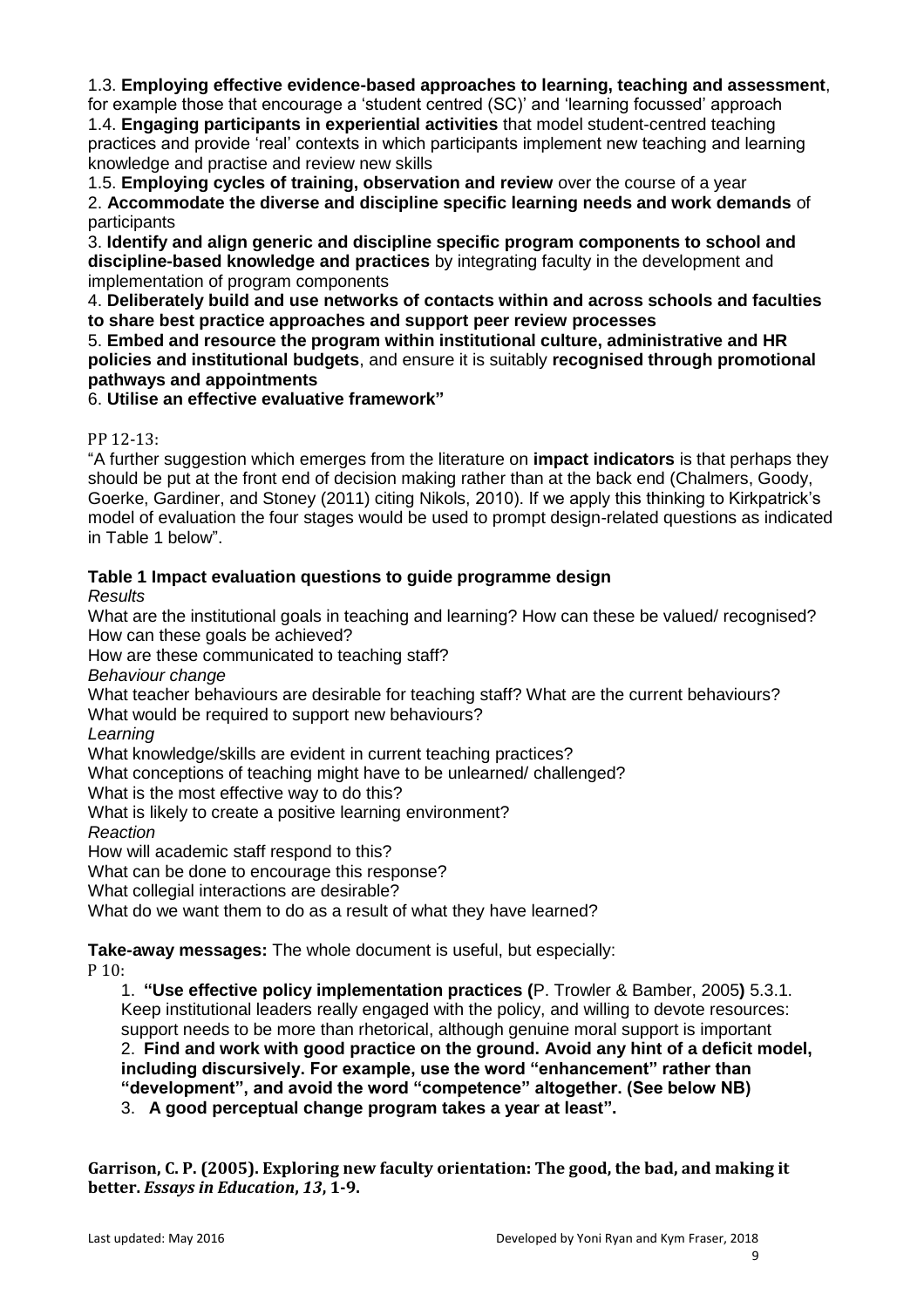P1 Abstract: **"**This article reports survey results of a special segment of academics, those who worked in industry prior to becoming full-time faculty. The survey solicited their opinions on the strengths and weaknesses of university and department orientation programs. Interaction with other faculty and interaction senior faculty were the most frequently selected strengths. Lack of a feedback mechanism was the most frequently selected weakness. Analyses of suggestions reveal eight areas where institutions can assist the general new faculty member, mentoring being the most recommended".

This US study canvassed 33 institutions, and 87 responders, including some multiple respondents from the same institution, so the survey methodology is questionable, as is the multiple choice survey instrument.

The most often selected weakness was the absence of a feedback mechanism. The second most selected weakness was that the program was too shallow (focusing on pay rates and university policies).

**Take-away message:** For professionals moving into academia, mentoring was the most preferred Induction, especially for Business staff.

### **Gibbs, G. & Coffey, M. (2004) The impact of training of university teachers on their teaching skills, their approach to teaching and the approach to learning of their students,** *Active Learning in Higher Education, 5* **(1), 87-100. doi:10.1177/1469787404040463**

The research involving 22 universities in 8 countries, studied changes over a year of the effect of L&T programs on new academics, using control groups (no 'training'). The authors have used their conviction of the value of **accredited** programs in HE (usually of longer duration), of the conception of Deep and Surface learning as indicators of student learning outcomes, and standardised evaluation of teaching to construct the argument. Their results indicated that staff who received training became more student focused, and remained so even after a year; their students adopted Deep learning approaches, while the control groups became even more teacher focused, and student learning seemed shallower.

Some of the programs examined were of only 60 hours' duration, many were 300 hours' equivalent.

# **Take-away message:**

- 1. It was not clear whether a short-duration program would deliver the same effects/impact.
- 2. The authors noted that the **goals** of a program (e.g. teaching **skills** vs teacher attitudes/conceptions of L&T) would affect the outcomes.

### **Grasgreen, A. (2010, October 15). Preparing professors to teach.** *Inside Higher Ed***. Retrieved from https://www.insidehighered.com/news/2010/10/15/mit#ixzz1fbk93Xmh**

This is a blog reports on various universities' certificate programs, and their popularity among postgraduates preparing for an academic position.

Some data: At MIT, participants participate in eight workshops that include readings and assignments. They

formulate teaching philosophy statements (a staple among such programs), learn how to design courses, plan lectures and create syllabuses, among other things. Students have two years to complete the program. At Brown, students can earn four certificates. Each program takes a year to complete, and comprises four to seven workshops. The programs are modelled around different themes that build the components of a "reflective teaching practice": an understanding that effective teaching requires careful planning; knowledge of one's audience and the ability to engage different learning styles; a recognition of the importance of establishing learning goals (and means to determine if such goals have been achieved); and a willingness to be innovative. Brown requires some of the same tasks as MIT, such as the philosophy statement and syllabus construction, but it also stresses heavily the importance of student-faculty collaboration, and creating a community that emphasizes reflection on and scholarship of teaching.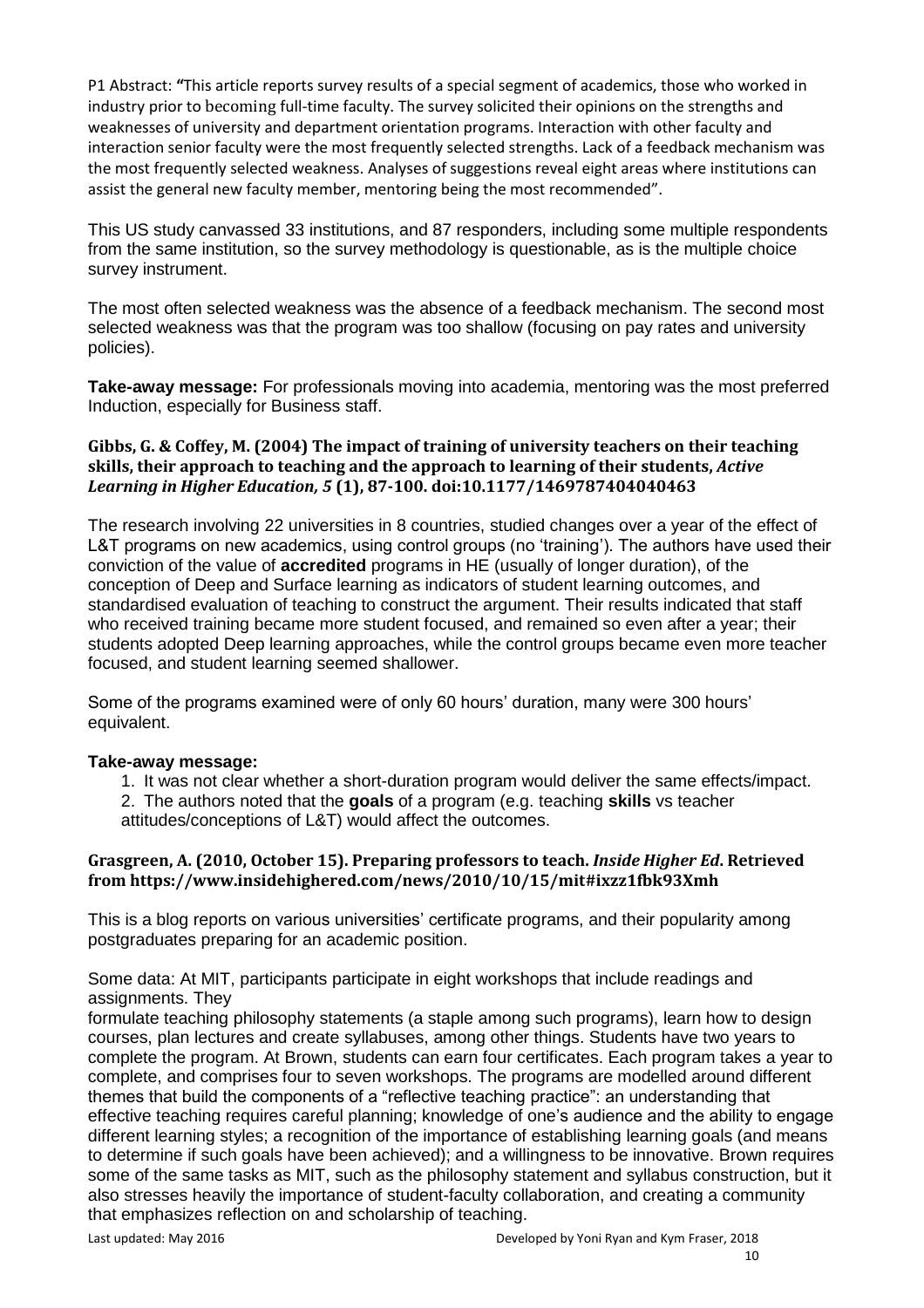**Take-away message:** The author concedes that the competitive market for academics has spurred much of the popularity of certificate programs.

# **Heinrich, E. (2017) Teaching groups as midlevel sociocultural contexts for developing teaching and learning: a case study and comparison to microcultures.** *HERD* **36 (4) 702-715.**

This study was conducted with 4 groups, including professional staff working in collaboration, and same subject group, as well as cross-disciplinary group.

P 702 Mentoring circles, CoPs, now 'microculture' or 'teaching group' lens. Actually meso level.

P 703: Builds on 3 observations: teaching is not individual but requires close collaboration with others; academics who teach together are not necessarily in same organisational unit. Academic development is voluntary and therefore reaches only a few. Teaching groups need a strong supportive context yet the individual is unable to 'choose' their colleagues.

**Take-away message**: teaching groups formed and deliberatively nurtured by academics & professionals can be a powerful force for quality improvement.

### **Holyfield, L. J., & Berry, C. W. (2008). Designing an orientation program for new faculty.** *Journal of Dental Education, 72* **(12), 1531-1543.**

The article describes the process of designing a new more effective Induction program for new staff, mostly practising professionals, in a dental department, and implementation. The resulting program is more institutionally biased than teaching quality focused, as can be seen in its objectives:

P 1532: "Objectives of the program are to 1) explain general governance and policies of the institution at all levels including the Texas A&M University System, the Texas A&M Health Science Center, and BCD, particularly those aspects that directly impact faculty life; 2) summarize details and actions that apply to promotion and tenure; 3) identify internal and external resources available to faculty; 4) provide an overview of the departments of clinical and basic sciences; and 5) define the principles of effective teaching".

The survey showed PD for teaching was in fact, only No 8 on their list of desiderata for professional development. After initial implementation, a separate program on teaching 'skills' was instituted.

**Take-away message:** Mentoring was a preferred Induction approach.

**Houston, D. & Hood, C. (2017). University teacher preparation programmes as a quality enhancement mechanism: evaluating impact beyond individual teachers' practice,** *Quality in Higher Education", 23 (1), 65 -78.* <http://www.tandfonline.com/doi/full/10.1080/13538322.2017.1294408>

# **P 65:** ABSTRACT

"Conceptually, practically and rhetorically teaching is at the core of quality in higher education. University teaching preparation programmes (TPPs) are regularly advocated to foster enhancement of teaching but there remains limited evidence to demonstrate their effectiveness or impact as a quality improvement mechanism. Support for such programmes is largely a matter of faith amongst their advocates. This paper presents an analysis of the impact of one initial TPP to add to the body of evidence on the efficacy of such programmes. The results reinforce other research indicating that such programmes do have beneficial effects on individual academics. The benefits extend to work groups and have value to the institution. However, the transfer of learning by academics to practice takes time and is mediated by many factors. Nevertheless, where institutional and local departmental cultures value teaching, TPPs provide a useful strategy for quality enhancement in higher education".

The article argues that foundation programs should be explicitly linked to quality enhancement measures in a university, but that the evidence of their research in one Australian university indicates that the value of the program is more evident to participants two +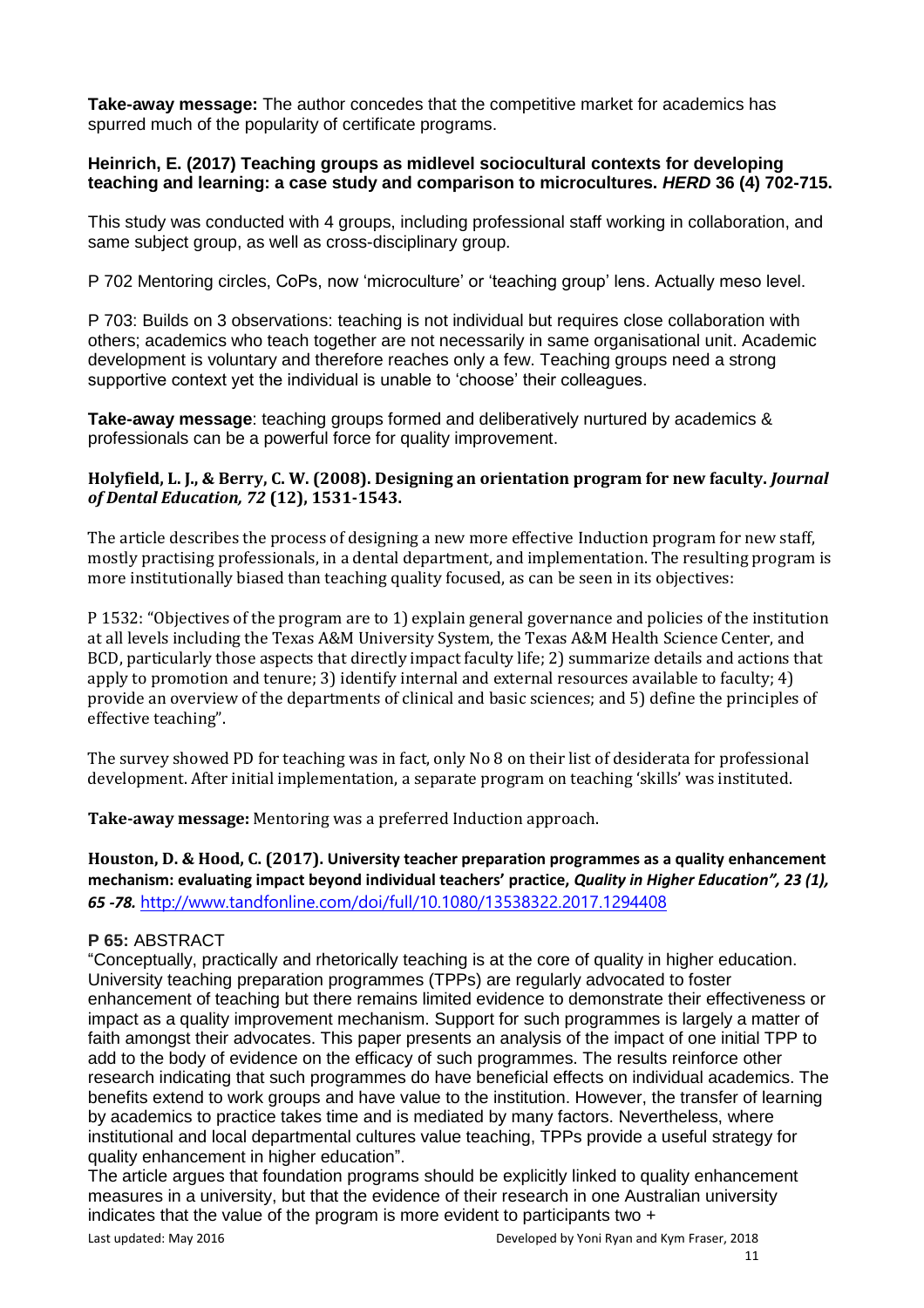years **after** participation. Participants self-reported they and others who had participated had increased the interest in L&T amongst colleagues, thus contributing to departmental cultures that valued L&T, and had benefitted from having a 'common lived experience' for cohorts. Methodology was a survey and interviews with self-selected participants.

# **Take away messages:**

- 1. Evaluation of a program may need to occur 2+ years after undertaking induction programs, as the experience of teaching within discipline departments and in the institution as a whole may affect the efficacy of training, because departmental cultures and institutional barriers may not produce desirable/effective teaching practices.
- 2. This small scale research provides an endorsement of Induction for quality improvement accountability measures.

### **Lueddeke, G. (1997). Training postgraduates for teaching: Considerations for programme planning and development.** *Teaching in Higher Education, 2***(2), 141-151. <http://dx.doi.org/10.1080/1356251970020204>**

P141 Abstract: **"**This paper reviews several rationales for supporting postgraduates in their roles as graduate teaching assistants (GTAs) and considers content areas that might be included in the design of training programmes.

This UK paper deals with a specific cohort of new academics, those completing posgraduate studies while also tutoring. Bradford University determined the following topics/content for programs".

P 145: "For practical or programme planning purposes, these topics may be grouped into four interrelated categories consisting of:

• Tutoring in seminars, workshops, field trips and practicals.

- Traditional and interactive lecturing (including IT).
- Assessment and marking.

• Classroom management: special considerations (e.g. student diversity and special needs) and problems (e.g. plagiarism, discipline).

A number of universities have devised a two-level programme for GTAs: training that is institutionwide (centrally co-ordinated) and training or induction that is department-specific (locally coordinated)".

**Take-away message:** Should the central teaching induction programs be supplemented by departmental specific Induction for pedagogies relevant to particular disciplines? Or can lab work/clinical demonstration/lecture/online tutoring be canvassed in a single Induction program?

# **Martin, E. & Ramsden, P. (1994).** *Effectiveness and Efficiency of courses in teaching methods for recently appointed academic staff***. Higher Education Division Evaluations and Investigations Program. Australian Government Publishing Service: Canberra.**

The authors compared 'courses in teaching' for new academic staff from 10 Australian universities. Documented curriculum, delivery methods, support and resource requirements and then compared the effectiveness (impact on participants' teaching competence and their perceptions of their quality – it's not if this refers to quality of the program or quality of the participant's teaching), and efficiency (resources invested and evidence of participants' professional development) of the courses.

P v: "…the first year of university teaching was an exceptionally difficult and stressful time; new staff were usually left to their own devices and got little collegial support or other help; new staff wanted more guidance and assistance; systematic programs, extending beyond short courses in teaching techniques and including help from senior staff and institutional support such as reduced workloads, should be

provided to address their needs".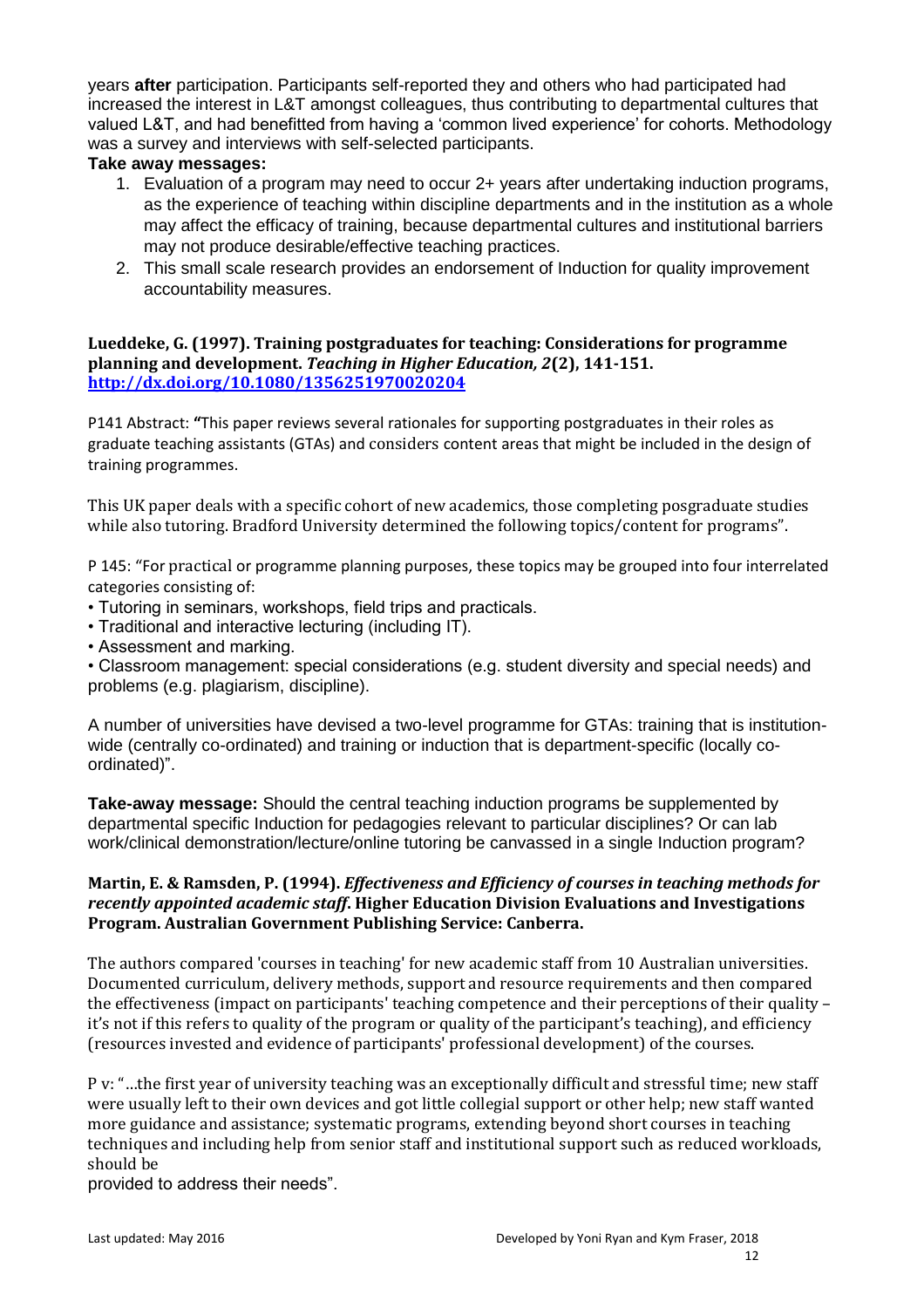The results of their study supported a move to longer programs. They concluded that provision of teaching courses for university academics remained inadequate, that institutional commitment particularly at the departmental level limited the positive effects of courses and that there wasn't a uniform definition of a university teaching methods course.

P 1: "Courses for recently appointed teaching staff in Australian universities vary greatly in their scope and in the demands they make on institutional resources. A preliminary survey of 1991 brochures advertising five courses showed that they extended between two days and one entire semester; that they included between five and forty hours of contact time and that their specified objectives varied from giving teachers 'a few survival skills' to 'understanding more about the ways in which students learn and what constitutes effective teaching".

In the introduction the authors argue that orientation programs (i.e. teaching induction programs) aren't the complete answer and that staff need support from more experienced colleagues. They review studies from the USA and the UK from the late 80s and early 90s which showed that new staff needed support and that it wasn't there for them.

P 6: "Mitchell (1989) examined the experiences of first year university tutors and found that they needed guidance throughout the year after they had experienced teaching tasks rather than before teaching began".

Pp. 6-7 "… that successful programs will combine several characteristics. They will encourage staff to become immersed in learning about teaching; reward and support risk-taking; make no sharp divide between theory and practice; develop peer supports such as co-teaching and mentoring; require a high level of independent reflective activity; encourage staff to learn how to see the teaching process from the perspective of students. Such programs will inevitably be longer than a few days".

Methods – surveyed program convenors to find out about the courses, with a participant survey to find out what they thought about the course and another survey for 5 of the 11 universities to find out about the participants' experiences of their first year of teaching and if the course had helped them. 'Approaches to teaching' inventory was provided to participants before and after the course, and case studies were completed of three courses.

There is a very useful summary table on page 22 of the characteristics of the programs – aims, duration, hours, qualification, continuing social support and integration of theory/skills/experience.

Participant data showed that they valued the social support function of the programs, skill and professional expertise development, student learning literature, longer programs and problem based work.

P 29: "Participants' satisfaction with these courses is an important consideration, but it is not satisfactory to let our evaluation of their effectiveness rest there. Less experienced university teachers, like new undergraduate students, are not necessarily in a good position to judge what sort of a course will assist them in developing professional skills. A well-established finding of organisational research (Baron, 1983) is that immediate satisfaction measures are not useful in predicting long-term results in areas such as job adjustment and productivity".

# P 37: Approaches to teaching inventory

"… most staff reported a lower commitment to teaching and a move away from a model of teaching as helping students learn. At the same time, most of them reported a shift to a model of teaching as the transmission of information. These results are broadly consistent with the evidence from the interviews reported in the previous section, together with that described in the literature on the experiences of new staff (see chapter 1). They suggest that the effects of the context of the first year of teaching on new

academics' approaches are generally negative. The heavy and often conflicting demands of the first year of teaching may push many new staff towards strategies that are inimical to the development of professional expertise and commitment to teaching students".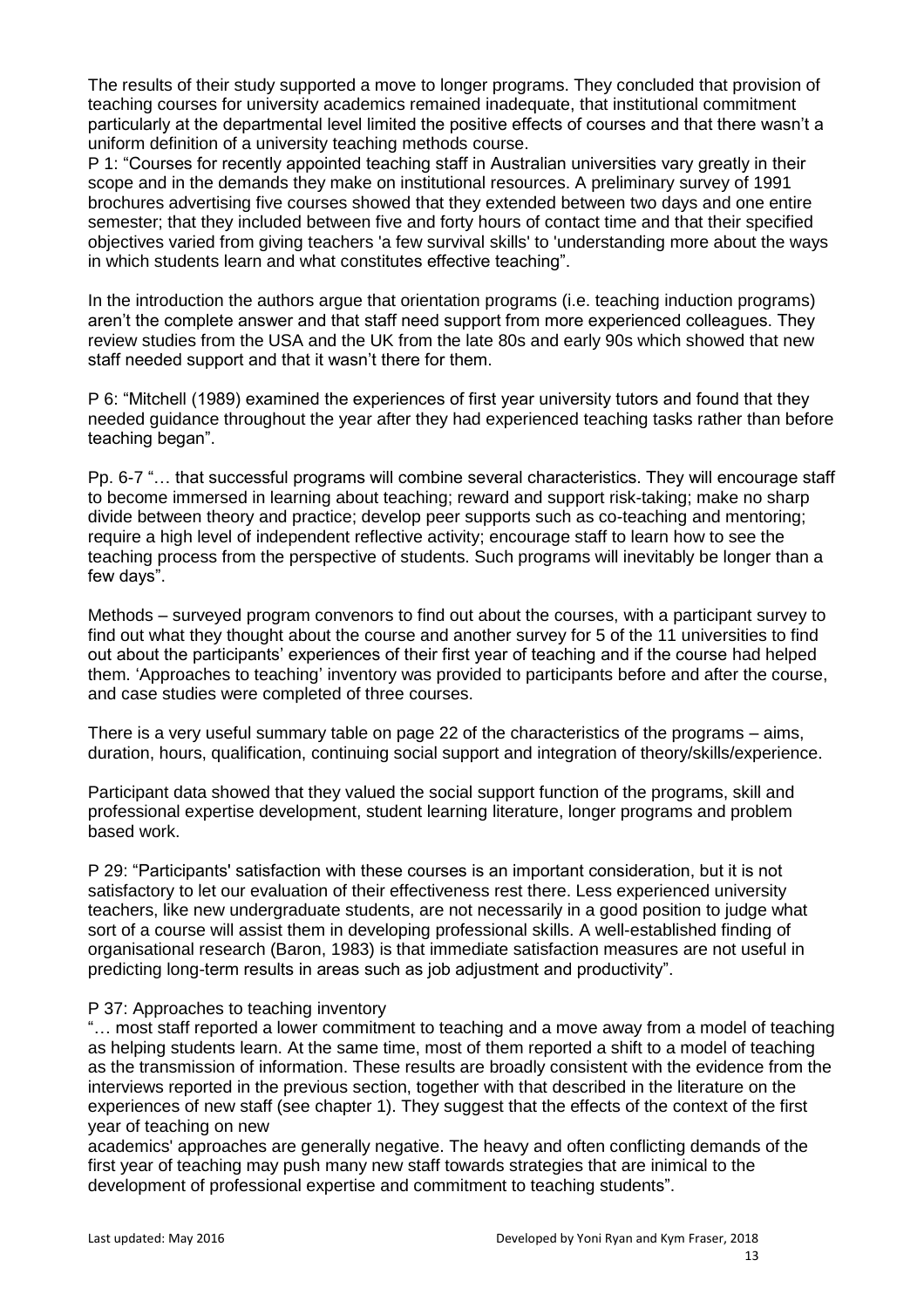# **Take-away messages:**

Suggestions for program design are: longer programs; problem based program; integrate theory and skills; address immediate teaching needs; program not before teaching but after or during teaching; reduction in teaching load to engage in teaching professional development; develop peer interaction and support; require reflective activity; ask staff to see teaching from the student perspective; commit to own continuing growth as teachers. New teachers need to feel part of the broader community – social functions, interactions with others who are just as anxious.

# **Martinez, K. (2008). Academic induction for teacher educators,** *Asia-Pacific Journal of Teacher Education, 36* **(1), 35-51.**

Murray and Male (2005, p. 125) reveal two key tensions for career entry teacher educators: ''developing a pedagogy for HE-based ITE work and becoming research active''. They also argue for closer articulation between institutional, departmental and self-induction, reporting that for most interviewees induction had failed to meet their needs. In fact, the graphic quotes from participants paint a picture of very stressful entry to the academy, with reports of feeling deskilled, anxious, vulnerable, powerless and insecure.

P 47: Murray (2005b, p. 9) reports that ''the most common induction activity reported was the monitoring and reviewing of the NTE's progress through target setting and review, against probationary requirements'', often as part of human resource procedures.

P 48: that the ''one size fits all'' approach was geared more to the university's compliance and quality agendas rather than to professional development of the individual.

P 49: The challenge for academic developers is in designing induction curriculum to promote the generic professional knowledge base for effective teaching in higher education that supports student learning, and to recognise and respect particular discipline-specific contributions and tensions.

# **Miles, C. (2012).** *The role of new faculty orientations in improving the effectiveness of university teaching - Part 1: University Sector***. Toronto. Higher Education Quality Council of Ontario.**

The title of this paper doesn't reflect the work within as there is no data on teaching effectiveness.

P 6: "The professional development of new university instructors has received considerable investments of resources at Canadian Universities, but the impact of these efforts has only rarely been evaluated or studied."

The authors define 'new faculty orientation' (NFO) as "an induction program for newly hired faculty members at the beginning of their teaching career" (p. 6).

In this survey of 20 universities in Ontario two didn't have a NFO. On page 7 there is info on how many have graduate certificates and mentor programs. On page 23 there is more info on the range of teaching PD offered by the 20 institutions.

P 8: "...overall the effectiveness of new faculty programs is clearly under-researched".

P 17: "New faculty members reported high levels of stress by the end of their first year..." (Fink, 1990 quoted in Miles, page 17, 2012). "However, stress was not due to time taken to engage in creative teaching: most new faculty were lecturing almost all of the time... They were not ... challenging students to engage in critical thinking; ... or using groups to encourage collaborative learning etc. They were not doing these things because no one had ever showed them how, or told them that they could and should do more than lecture (Fink, 1990, p2)".

#### Survey results

NFOs run by 66% (12) of the 20 institutions before 2000. 88% have voluntary programs, 5 have separate programs for contract instructors, program length from 1 day (8 institutions) to 5 or more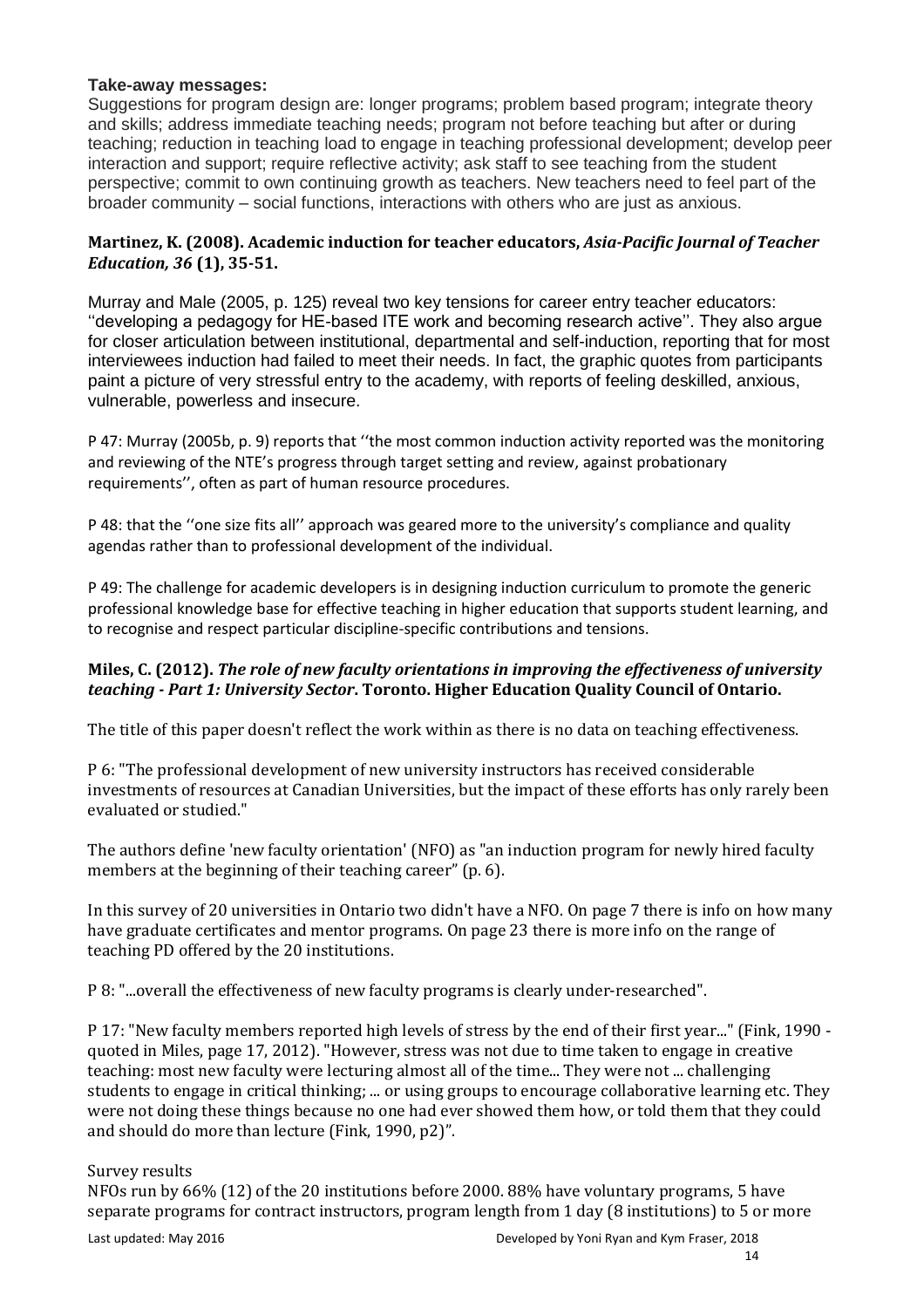days (3 universities), they include NFO budgets on page 16, page 19 has a list of topics that are taught and frequency (on page 6 they say typically the content includes a greeting from VP academic provost, academic policies, classroom mgt techniques, teaching with technology, panel with experienced teachers), page 20 - they say that everyone evaluates their program and then there are a lot of quotes saying what was valued.

P 20: "Despite these positive comments, ... more needs to be done in assessing the longer term impact of the NFO....".

P 22: "In general, it appears that improvement is needed in offering more online modules on different teaching and learning topics that would provide flexible access to resources that faculty members can use to work on enhancing their teaching skills at a time and pace that is convenient to them".

P 24 discussion quotes Fink's 1992 criteria for exemplary NFOs

- 1. inform about institutional support services, and stuff about uni mission, values, goals
- 2. Networking opportunities
- 3. Reach a broad audience
- 4. Evidence based teaching ideas
- 5. Not provide too much information

**Take-away messages:** More research needs to be done on the longer term impact of these programs

### **Osmann, R. & Hornsby, D. (2016). Communities and scholarship in supporting early-career academics at the University of Witwatersrand.** *Studies in Higher Education, 41* **(10), 1835-1853***.*  **doi:10.1080/03075079.2016.1221659**

P1: "Almost all found support (for their roles) from within their discipline, although such support was incidental and spontaneous rather than planned. We offer the idea of communities of practice as an approach to institutionalize support for ECAs and draw on the scholarship of teaching and learning as the theoretical framing for this study and experience from a South African institution".

The authors argue that there is little study of Early Career Academics and their varied needs and adduce a number of studies to support that, although most of the literature surveyed in this annotated bibliography does focus on ECAs. The authors use a SoTL approach as a basis for examining the ECA 'dilemma', and argue that establishing CoPs is an 'elegant' way of providing professional develop for ECAs.

#### P 4: The argument for CoPs is:

"According to Wenger (1998, 93), the relationships within CoP are characterized by mutual engagement of the participants, binding them into a social entity, joint enterprise resulting from the collective process of negotiations, and a shared repertoire of communal resources, including 'routines, words, tools, ways of doing things, stories, gestures, symbols, genres, actions, or concepts that the community has produced or adopted in the course of its existence".

Those interviewed reported that although they valued a central unit dedicated to L&T, once they knew about it, they valued more local L&T support within the disciplinary context.

**Take-away message:** Use Sotl as a framework, and local CoPs as an organisational operational approach.

#### **Radloff, A. (2004) Review of the UNSW GC of University Learning and Teaching.**

Focus on graduate satisfaction, their learning, application to teaching, impact on students, colleagues and work units and on organisational support. Data from graduates as well as participants, and staff who finished the Foundations unit. Findings were high satisfaction with diversity of content and 'facilitation', more reflective and aware of importance of assessment, more st-centred and innovative, got positive feedback from students and produced publications on learning and teaching. Recommendations included better integration of Foundations unit and the graduate certificate. Also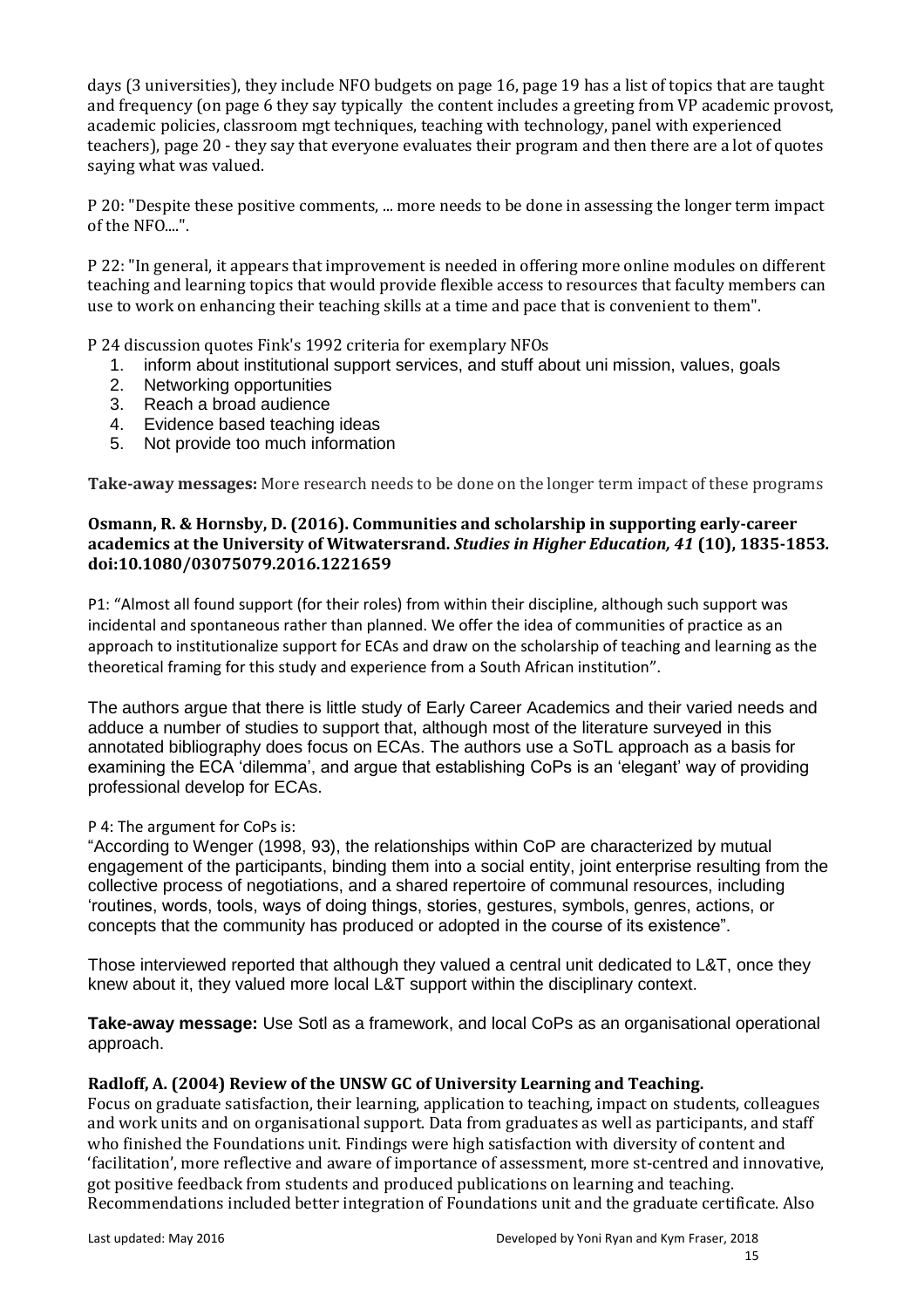recommended follow-up of graduates six and 12 months later to ascertain any changes to their teaching, and more formal group support for the 'self-directed' activities, and not a block of intensives, but rather face-to-face sessions spread over the semester, opportunities for peer observtion, and all staff not just academics to be included. Small focus group method, surveys of participants. Sixty-six staff (2.3% of FTE academic staffenrolled between 2002-2004, seven graduates. One hundred and fifty-three staff participated in Foundations program. Only 28.2 % of new academic staff appointed between 2002-2004 enrolled. Foundations program is face-to-face 5 days followed by rest of the Introductory unit. Staff found Brookfield's 4 lenses, Biggs' constructive alignment, & deep and surface learning (Trigwell & Prosser, Marton and Saljo) useful. Concedes that valid data on changes in teaaching practice difficult.

**Take-away message:** survey methodology and small focus groups emphasise 'satisfaction' with program as relevant and demanding. Qualitative. 'Difficult' to get valid data on changed teaching practice and student learning.

### **Rowland, S. (2001). Surface learning about teaching in higher education: The need for more critical conversations.** *International Journal for Academic Development***,** *6***(2), 162-166. http://dx.doi.org/10.1080/13601440110033670**

The paper makes the case for a more integrated approach to PD for academics, that it can be 'theoretical, critical and interdisciplinary', requiring a reconceptualisation of organisational structure, to allow staff from different service units to work together. The author argues that there is no central text which a newcomer can use as a basis for L&T in HE.

**Take-away message:** The author stresses the importnce of L&T central units to work with education faculties to do research in HE pedagogy.

### **Rust, C. (2000). Do initial training courses have an impact on university teaching? The evidence from two evaluative studies of one course.** *Innovations in Education and Training International***,**  *37* **(3), 254-262.<http://dx.doi.org/10.1080/13558000050138498>**

An evaluation of 2 Induction courses at Oxford Brookes.

Models of training:

P 255: "Gilbert and Gibbs (1998) go on to argue that different kinds of programmes may be based on different theoretical frameworks and may therefore achieve different kinds of outcomes against which they should be judged. They suggest six different theoretical models:

• Behavioural change models – which focus on changing/developing the teacher's behaviour in the classroom (Murray, 1983, 1997).

• Developmental models – the teacher's focus of attention changes (develops), with training and experience, from self to subject to process to student (passive) to student (active) to student (independent) (Kugel, 1993; Nyquist and Sprague, in press; Sprague and Nyquist, 1991).

• Conceptual change models – that teachers' conceptions of teaching are linked to their teaching intentions and the strategies they use and therefore their conceptions need to be developed/changed (Trigwell & Prosser, 1996; Ho 1998a, 1998b).

• Reflective practise models – the development of reflective practitioners (Schon, 1983).

• Student learning models – which focus on resulting student approaches (as measured by the ASI (Entwistle & Ramsden, 1983)) perceptions of their learning environments (as measured by the CEQ (Ramsden, 1991)) and learning outcomes (Angelo and Cross, 1993; Dahlgren, 1984).

• Hybrids – either implicitly or explicitly combining some of the above".

The Oxford Brookes course is face-to-face, over a year, weekly in  $1<sup>st</sup>$  term, fortnightly in second term, and beginning and end of the third term.

"The course is focused on prescribed outcomes and values which have to be successfully demonstrated. This involves the production of a portfolio of evidence, is based around a learning contract, and also uses self-profiles. Teaching is observed at least three times (twice by tutors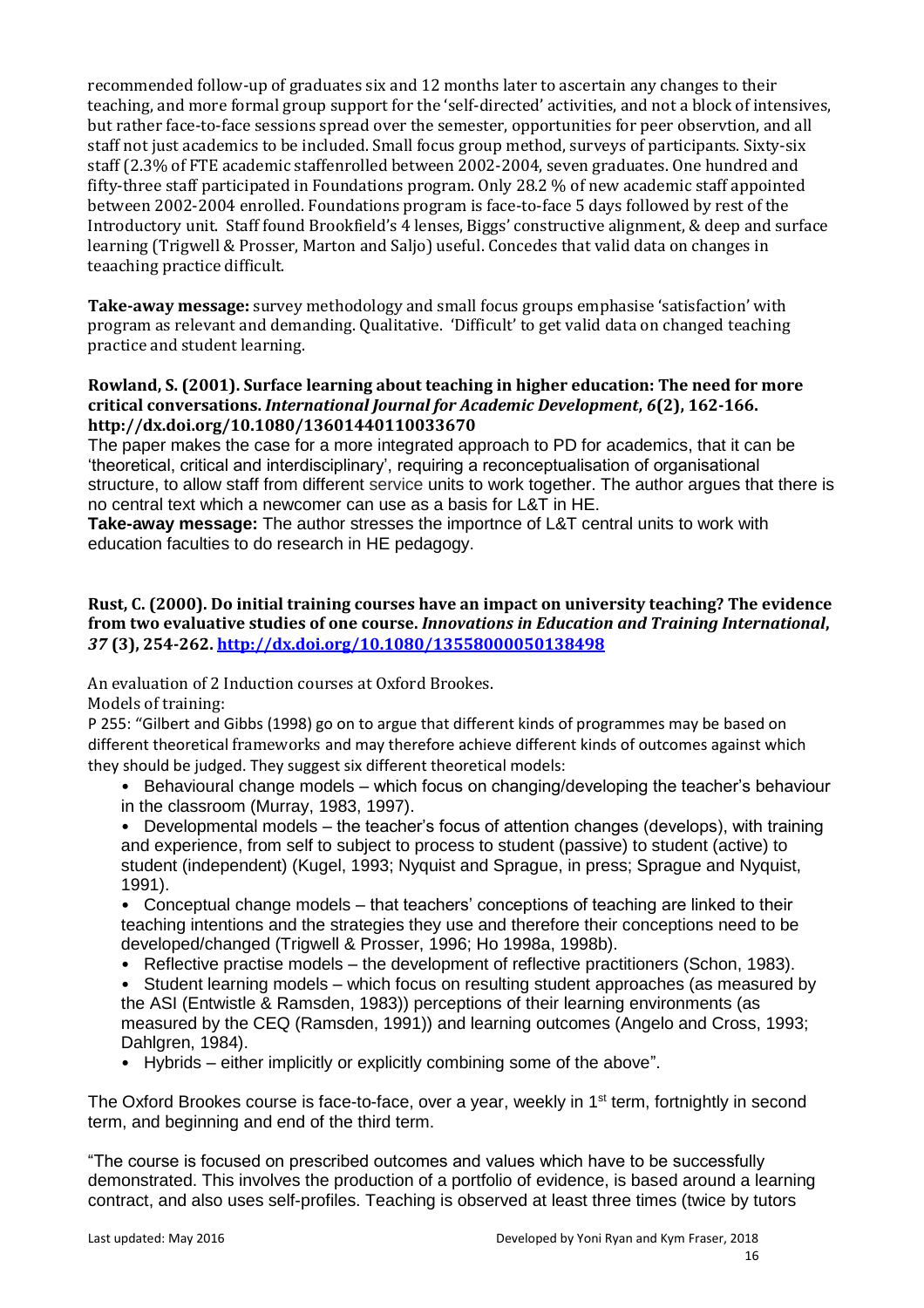once by a peer) and assessment of outcomes is carried out using a mixture of tutor, peer and self assessment." It explicitly espouses the reflective practise model.

Evaluated using focus groups and questionnaire in first evaluation, through 'guided conversations and questionnaire in second.

Highly positive reported self-efficacy among participants.

P 256: Of the skills participants most appreciated having learnt on the course, the skills of planning and course design were the most valued.

The second evaluation produced narrative responses, mostly positive, but could not be neatly summarised.

P 260: "The course has had an effect on a substantial number of the participants, even if we make the pessimistic assumption that non-respondents might be more negative in their views.

- In almost all cases behavioural change has been achieved.
- In many (possibly most) cases the changes are deep, going well beyond hints and tips in teaching practice and affecting beliefs and attitudes and resulting in theory applied in practice – in other words, conceptual change has been achieved.
- The course's stated aim to develop reflective practitioners would seem to be largely successful.
- The impact of the course goes well beyond classroom practice to affect and influence and inform many of the other functions of a teacher in higher education".

The impact of the course also goes beyond its primary developmental aims regarding teaching and learning through also providing things such as support, induction and networking. The changes may be more obvious to the course participant later, looking back, and this raises questions about when may the best time to evaluate such courses.

The author acknowledges that the data are subjective, and that student perceptions also need to be researched.

**Take-away message:** Most evaluations of programs are based on the perceptions of participants; since they are voluntary, they may not represent the views of all participants in a mandated program. They also do not provide any quantitative evidence of improved practice, nor of improved learning outcomes. However, they do focus staff on their teaching, and give them more confidence in teaching and planning learning. They also suggest that evaluation of a program should occur at the end of the program, and at least a year later, to gauge longer term influences.

#### **Ryan, Y., Dearn, J. & Fraser, K. (2003, June).** *Preparing academics for teaching in Australian Universities***. Higher Education Research and Development Society of Australasia Conference, Christchurch, New Zealand.**

Reports on Australian Department of Education, Science and Training (DEST) funded research to determine what teaching professional development training central learning and teaching units in Australian institutions provided for their academics in 2002. Survey and interview methodology. Abstract: "…while the large majority of universities offered induction programmes to staff new to teaching, these are relatively poorly attended, and do not cater for part-time sessional staff in any systematic way…. The results form an important reference point for professional associations and staff development units concerned to promote teaching excellence and the professionalisation of the teaching role in universities".

P1: "The last ten years have seen an increasing concern with the standard of teaching in Australian higher education, consequent on the need to provide quality assurance in an increasingly competitive and international environment".

Moses (1988) reported that 9 universities had a central L&T unit in 1972 (page 3). Thirty four of the then 38 Australian universities were thought to have central L&T units.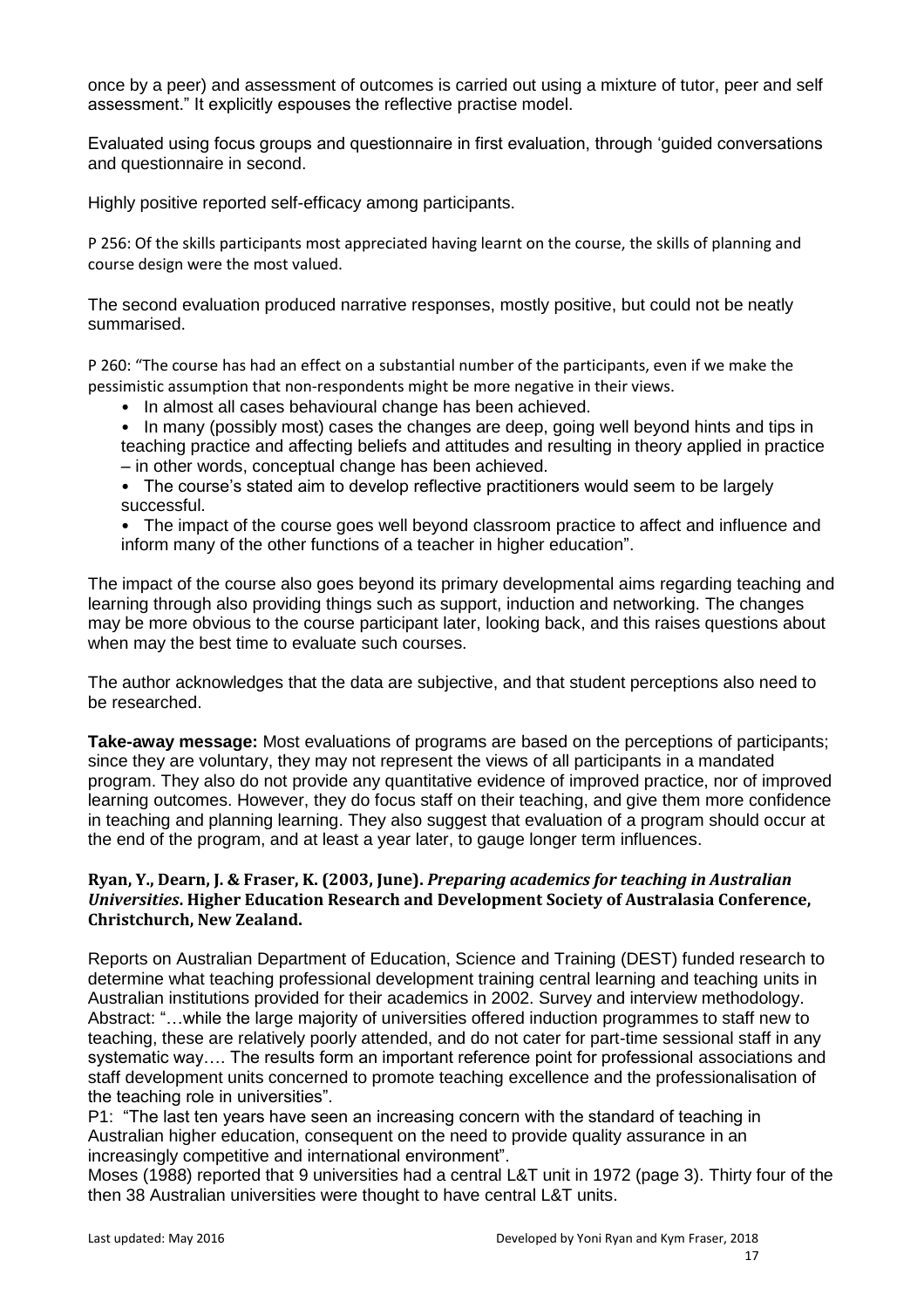Thirty two responses to the current survey received showed that 16 had central units, 12 had hub and spoke into faculties, one had L&T staff completely devolved and two had no L&T staff (one didn't respond to the question).

# *Induction programmes*

P 3: "Induction to teaching programmes are primarily but not exclusively provided to staff who are new to teaching in the sector". Twenty eight of the 32 responding universities provided a program. "… it is likely that 10 of the 38 Australian Universities (26%) did not provide even an introduction to the elements of university teaching".

The rest of the paper is on workshop programs, graduate certificates and mentoring. **Take away message:** Twenty six percent of Australian universities did not provide teaching induction for new teaching staff.

### **Sorcinelli, M. D. (1994). Effective approaches to new faculty development.** *Journal of Counseling and Development***,** *72* **(5), 474-479.**

Some models for Induction programs, but mostly about the identity of new staff in the US in the 90s. An example is the generalised finding that what attracts new staff to academia is the autonomy associated with the role: research from the CSHE at the University of Melbourne does not support this in the Australian context. Mentoring by senior staff was considered highly successful as an Induction activity for all aspects of academic work.

### **Stes, A., Clement, M., & Van Petegem, P. (2007). The effectiveness of a faculty training programme: Long‐term and institutional impact,** *International Journal for Academic Development***,** *12* **(2), 99-109.**

Abstract: P 99: **"**In this exploratory study the long-term individual and institutional impact of a novice faculty training programme at the University of Antwerp (Belgium) was evaluated, using a written survey with open questions. The results revealed that 2 years after finishing the programme the respondents still referred to the programme as a means of explaining changes in their day-to-day teaching practice. No firm relationship could be established between the strength of individual impact and the extent to which respondents also felt inclined to change things at the institutional level. The data suggests that the longterm impact of the programme depends mainly on contextual elements. The article further discusses implications for the design of faculty training as well as perspectives for further research".

The program is a year long.

P 100: "Little is known about the real impact of staff development on day-to-day teaching practice and evaluations are generally limited to measures of participants' satisfaction (Wilson & Berne, 1999)." (Little has changed.)

"Guskey (2000) arrived at a similar categorisation as Kirkpatrick) and identified the following five levels of professional development evaluation: participants' reactions; participants' learning; organisation support and change; participants' use of new knowledge and skills; and student learning outcomes".

P 101: "Indeed, not only did the training programme—according to the participants—result in individual learning and behavioural changes, but it also seemed to exert some influence at the institutional level, as participants tried to make a contribution with regard to teaching culture and practices in their faculty. In this sense the programme seems to be in line with an observation by Biggs (2001) that, in order to promote student-centred teaching, educational development initiatives should lead both to individual and institutional changes".

P 102: The teaching approaches used were:

- "Discussions based on video fragments (modules 1 and 8).
- Problem-based learning (module 2).
- Guided autonomous learning (module 3).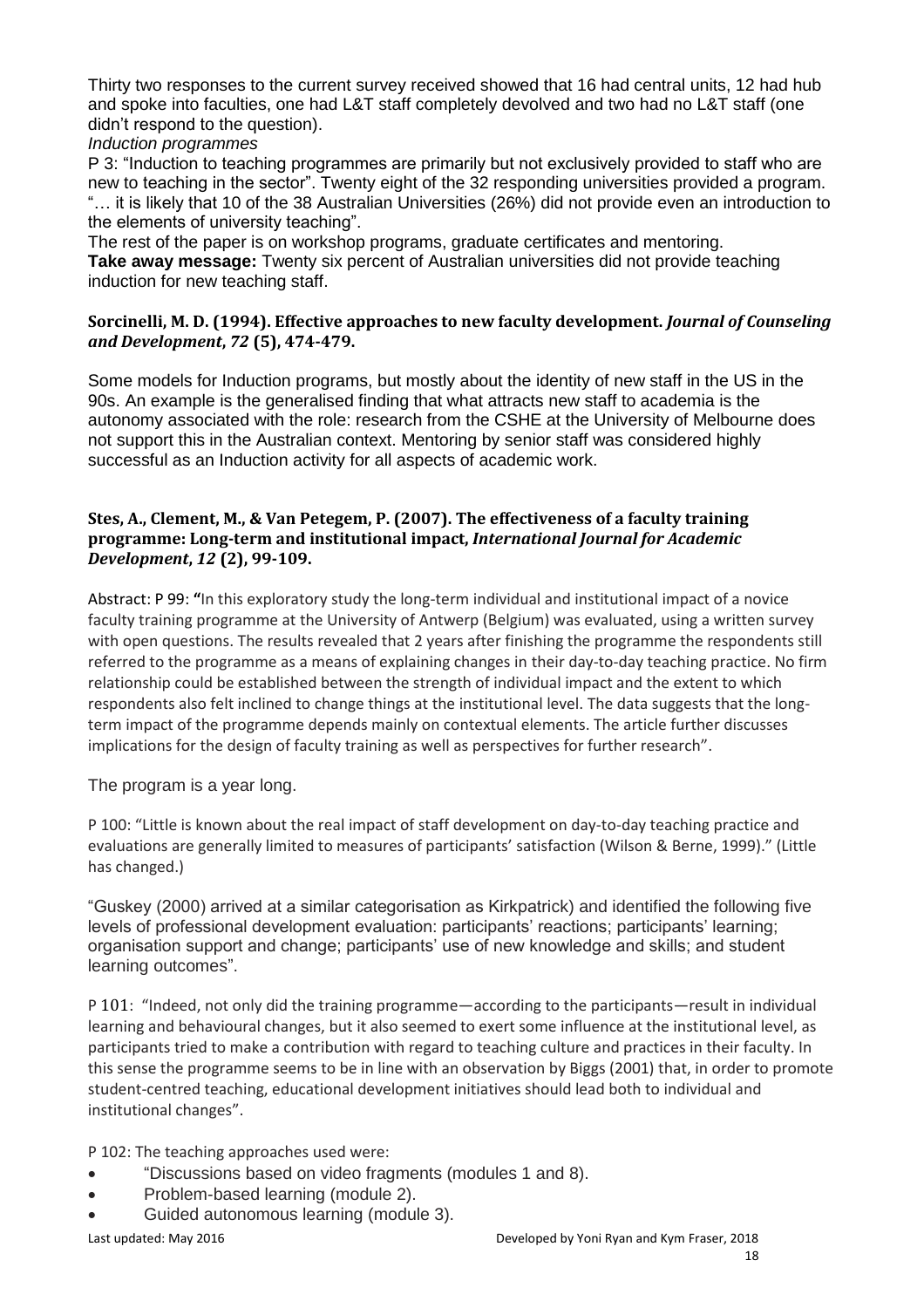- Online discussions (module 4).
- Group assignments (module 5 and 7).
- Case studies (module 6).

Contact moments were restricted (1 day a month). Some of these were practically oriented, while others explicitly promoted reflection on teaching and learning".

P 102: The following home assignments were elaborated:

- "An outline of the participant's vision of teaching and learning (modules 1 and 8).
- A draft design for a valid and reliable assessment (module 2).
- An analysis of a teaching and learning environment (module 3).

• An outline of the goals of the participant's course in relation to the objectives of the curriculum

- (module 4).
- An analysis of an electronic site regarded as useful in stimulating students' learning
- processes (module 5).
- A draft design for an alternative assessment (module 6).

• A draft plan for improving the quality of the curriculum and an outline of the methods used by the participant to obtain insight into his or her teaching effectiveness (module 7).

In order to receive a certificate at the end of the training programme those taking part were required to meet two criteria: participation in at least 80% of the contact moments; and a qualitative elaboration of the assignments for at least 6 modules".

A survey was conducted 2 years after completion of the program.

P 103: "The research questions in this study are:

1. Does the 1-year training programme for beginning faculty members have a long-term impact?

2. What is the relationship between the individual impact (in terms of changes in teaching behaviour and instructional conceptions) and the institutional impact (in terms of involvement in teaching at the organisational level)?

3. Which factors—according to the participants—influence the long-term impact of the training programme?

P 105: "The first research question ("Does the 1-year training programme for beginning faculty members have a long term impact?") can be answered affirmatively."

P 106: "With regard to the second research question, our initial hypothesis about the relationship between institutional impact and the strength of the individual impact (suggesting that participants showing strong behavioural and conceptual changes would also feel more inclined to change things at the institutional level) is not unequivocally affirmed by the data. Participants reporting a strong individual change do indeed report institutional change, but five of the nine participants who were not so deeply influenced by the training at an individual level also report institutional impact.

The third research question concerned the factors experienced by the participants as promoting or constraining the impact of the programme. No clear connection can be observed between the nature and extent of the impact and the nature of the factors perceived as influencing this impact.

Factors perceived as constraining the impact mostly concern contextual aspects. A lack of consensus and collaboration with colleagues  $(n = 7)$  is the most frequently mentioned aspect. Students are another inhibiting factor ( $n = 5$ ): there are too many of them in class and/or they have a passive attitude, which makes it difficult to apply the idea of student-centred teaching. Job responsibilities (time and publication pressure); striving for a balance between research and teaching duties; and a lack of support (in terms of practical guidance or support from the academic policy-makers) are also perceived as factors constraining the implementation of what has been learned.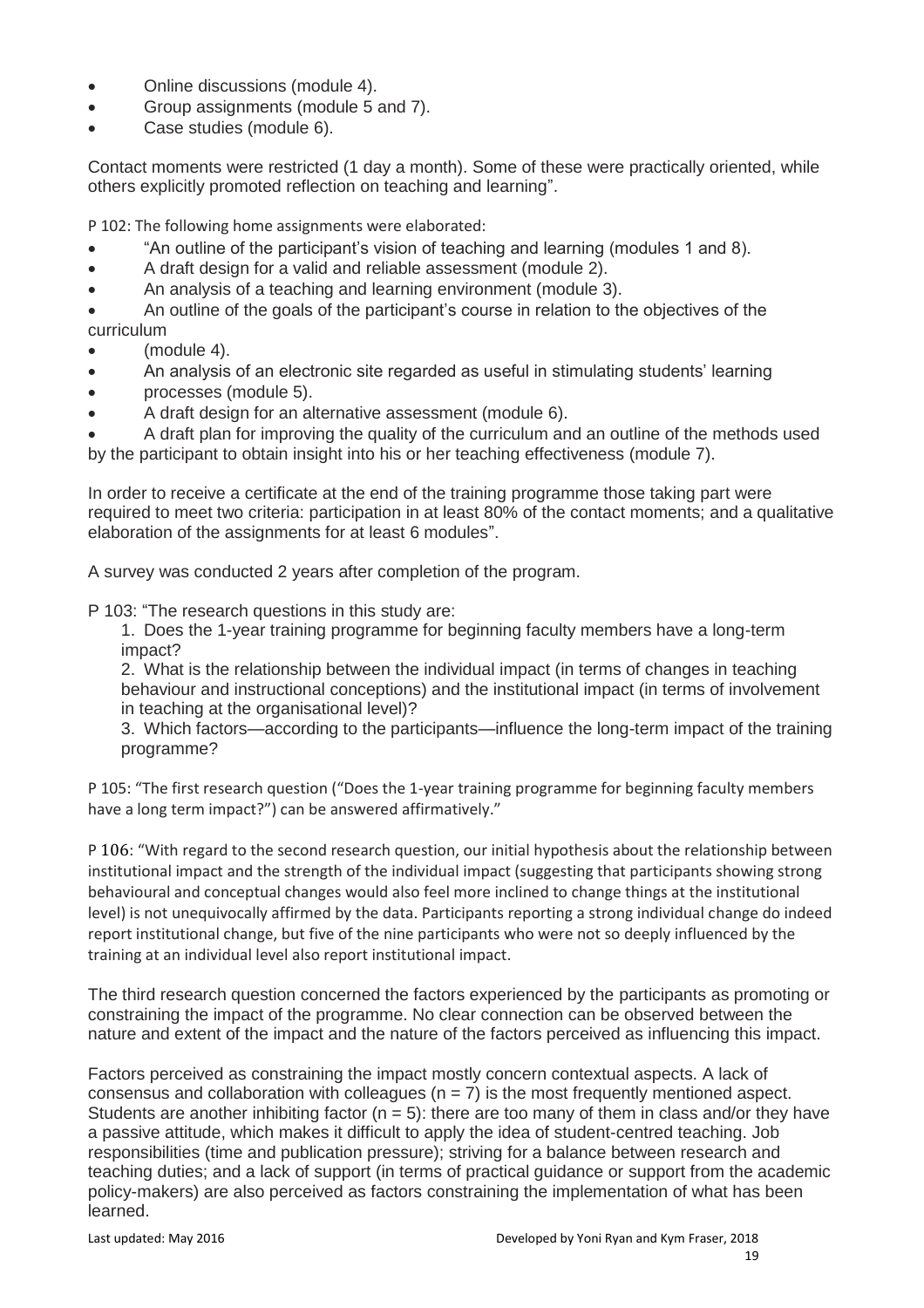At the same time the contextual aspects "colleagues" and "students" are perceived as the most important promoting factors. Enthusiastic reactions from colleagues or students to an innovation stimulate further implementation. Collaboration with colleagues who also participated in the training programme is also very motivating".

P 107: "The data suggests that the long-term impact of educational development programmes mainly depends on contextual aspects. Colleagues and students are crucial in this regard. Thus the setting in which participating faculty members are working must be taken into account when designing educational development initiatives. In order to acknowledge the participant's particular setting, small, domain-specific discussion groups could be used in addition to a general training programme".

The authors suggest case studies may be another research approach to determining impact.

**Take-away message:** This is one of the few studies which evaluates program effects after a few years. It demonstrates that Induction programs do have longer term behavioural, and institutional change effects. It speaks to the need to conduct longitudinal evaluation of a program. It also suggests that participants in teaching induction programs should have local support, perhaps in the form of small discussion groups, at each institution.

# **Trowler, P. & Cooper, A. (2002)** *Teaching and Learning Regimes: Implicit theories and recurrent practices in the enhancement of t & l through educational development programmes. HERD* **21 (3) 221-240.**

Sociological investigation of attitudes and practices of those who react positively and negatively to educational development program.

**Take-away message:** Interesting question of term 'participant' rather than 'student' in our education development literature, and the loss of 'power' in being subjected to assessment and criteria; so more likely to 'work' with inexperienced staff.

# **The University of Western Sydney (2010).** *Foundations of University Learning and Teaching Program: Report on the first three years***. A report by the Teaching Development Unit.**  https://www.uws.edu.au/\_data/assets/pdf\_file/0007/597229/foundations-report-final**[lores.pdf](https://www.uws.edu.au/__data/assets/pdf_file/0007/597229/foundations-report-final-lores.pdf)**

An evaluation of three years of the Foundations program, offered initially in 2007. Mandatory for full-time new staff with little experience.

P 4: "Graduates highlighted the following features of the program as instrumental in the success of the program:

- flexible structure of the program which accommodates the diverse learning needs and work demands of participants;
- exposure to research and literature in teaching and learning in higher education and to teaching practices used by colleagues at the University, which enables participants to broaden their expertise and try out a greater range of possibilities for improving their own teaching and assessing practice;
- valuable involvement in microteaching and cycles of observation and feedback on teaching which enhance teaching effectiveness;
- flexible assessment which enables participants to investigate areas of interest and value to them, and helps them recognise the value of researching their own practice; and
- valuable feedback on learning throughout the program and on assessment tasks, which promotes continuing learning.

Heads of School reported positive feedback from staff about the usefulness of the Foundations program. They said that staff had gained tools for reviewing and developing their teaching and assessing practice; that participants often formed ongoing working relationships focused on developing and refining their teaching practice; and that graduates encouraged new colleagues to view the program positively.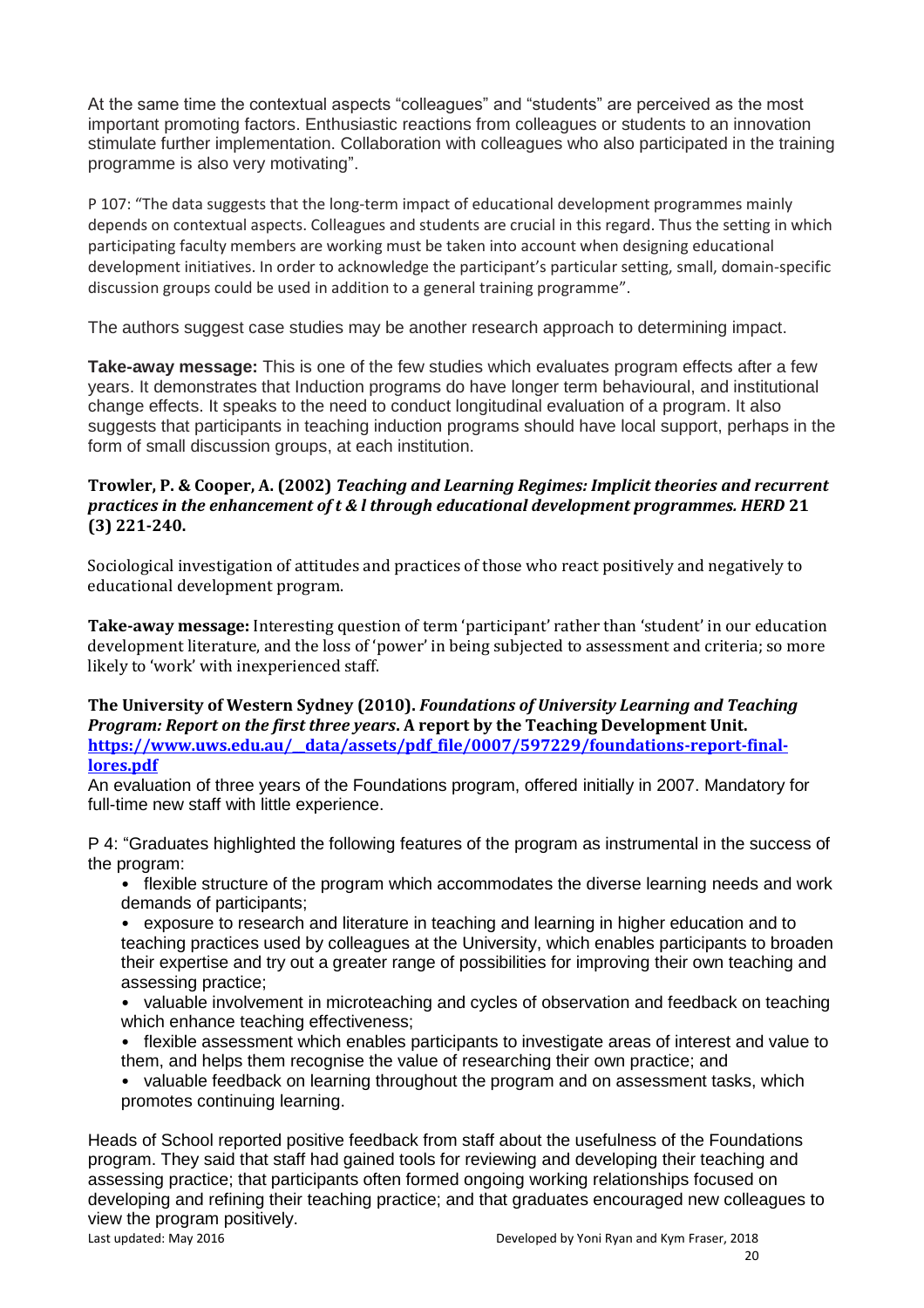One vital recommendation was made by the evaluators:

Colleges and Schools reach agreement that all staff participating in the program will be allocated at least 100 hours workload for this purpose over the duration of their enrolment in the program".

P 6: "A Certificate of Completion is issued to staff who satisfactorily complete the program. If they wish to, academic staff can seek advanced standing for one unit in Deakin University's Graduate Certificate in Higher Education. Communication with graduates indicates that only four staff have taken up this pathway".

P 7: "The key concepts taught in the program are student-focussed teaching, constructive alignment and reflective practice. These concepts are the three most common and strongly interrelated concepts taught in academic development programs in Australia and the UK. Two texts: 2 Biggs, J. & Tang, C. (2007) Teaching for quality learning at university: What the student does (3rd ed) Berkshire: UK: Open University Press. Kember, D. & McNaught, C. (2007) Enhancing University Teaching: Lessons from research into award-winning teachers. London: Routledge."

The program is offered in blended mode, incorporating face-to-face sessions, online learning and independent study. Face-to-face sessions at the beginning of the program enable staff to learn with and from peers and to gain exposure to different disciplinary examples. These couple of days spent together establish a strong group dynamic amongst participants and are a good preparation for the following modules which are conducted largely through online learning and independent study.

Microteaching of a concept, 10 minutes, videoed for self-review, and peer critiqued. Participants also observe 2 teaching sessions of mentors. Assessment is Satisfactory/Not satisfactory".

It appears that the program is mostly online and self-directed, but some required attendance at workshops, over several weeks of approximately two and a half days.

P 9: "TDU notifies Heads of Schools when school staff commence the Foundations program and when they complete the program. A minimum of 100 hours workload allocation over the duration of the program is recommended. The actual workload allocation given to staff completing the program varies widely between Schools, and ranges from 0-144 hours for the duration of the program".

Focus group evaluation.

P 12: "The following were found to be most valuable features of the program:

- flexible structure which accommodates the diverse learning needs and work demands of participants;
- exposure to research and literature in teaching and learning in higher education (Scholarship of Learning and Teaching – SOLT) and to teaching practices used by colleagues at the University.

• valuable involvement in microteaching and cycles of observation and feedback on teaching which enhance teaching effectiveness;

- flexible assessment which encourages reflective practice and enables participants to investigate areas of interest and value to them. It also enables participants to recognise the value of researching their own practice; and
- valuable and timely feedback on learning throughout the duration of the program and on assessment tasks, which promotes continuing learning.

Results: There were significant shifts moving from a content focus to a student focus. Graduates repeatedly commented on the notion of constructive alignment (aligning learning outcomes + teaching and learning activities + assessment) and how they were finding this a powerful tool. Graduates commented on the value of being exposed to research in learning and teaching (Scholarship of Learning and Teaching – SOLT) through the Foundations program".